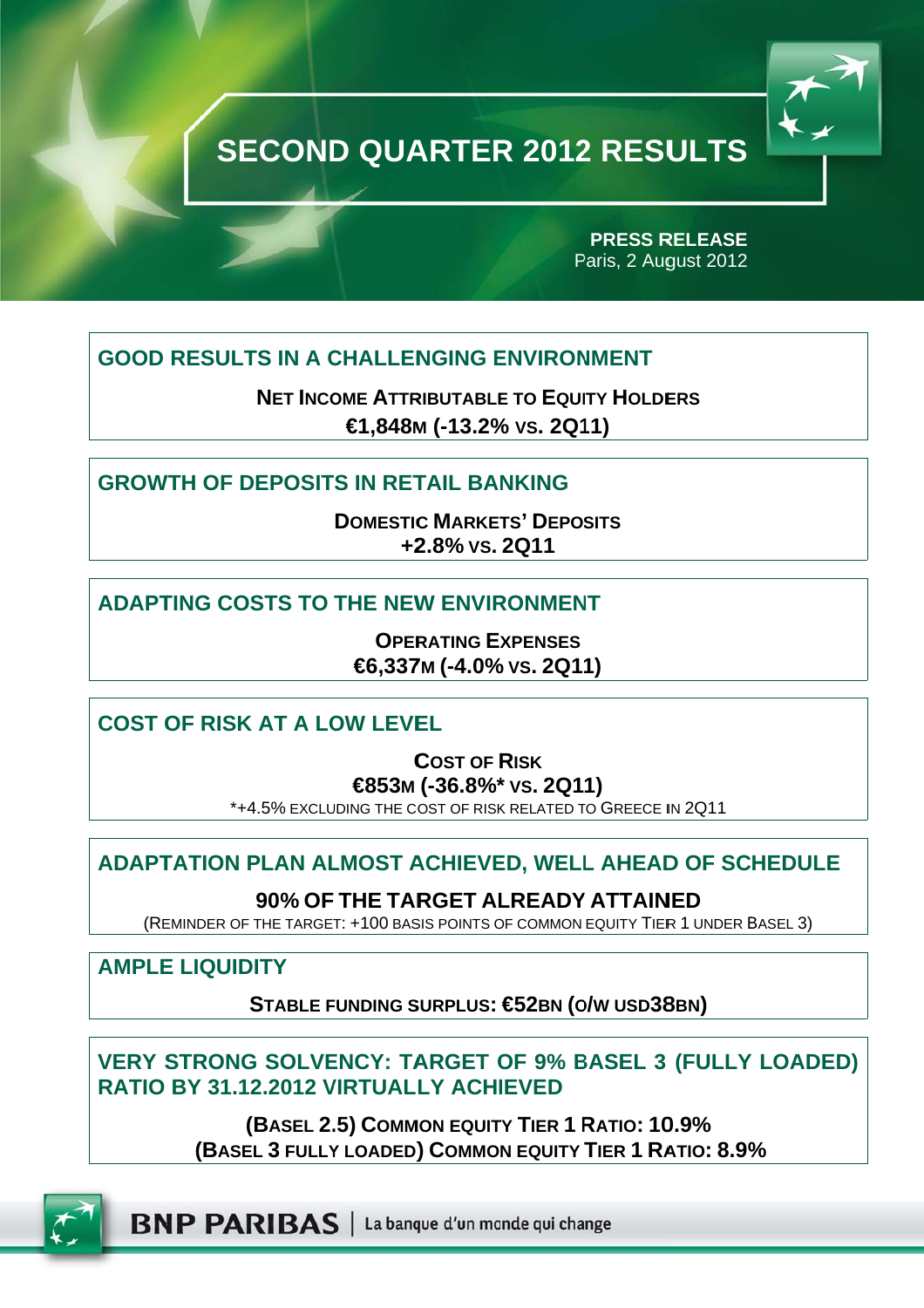

The Board of Directors of BNP Paribas met on 1<sup>st</sup> August 2012. The meeting was chaired by Baudouin Prot and the Board examined the Group's results for the second quarter 2012.

### **GOOD RESULTS IN A CHALLENGING ECONOMIC ENVIRONMENT**

BNP Paribas reported good performances this quarter despite a challenging environment marked by another slowdown of Europe's economic activity and a new market crisis. The Group's adaptation plan in response to new requiations is almost achieved and well ahead of schedule: 90% of the target to improve the common equity Tier 1 ratio by 100bp was already attained. Thus, with a Basel 3 (fully loaded<sup>1</sup>) ratio at 8.9%, the 9% target by 31 December 2012 is virtually achieved. 6 months ahead of schedule.

Revenues were 10,098 million euros, down 8.0% compared to the second quarter 2011. Revenues were up in Retail Banking (+0.5%<sup>2</sup>) and in Investment Solutions (+2.2%) but down 23.6% in CIB given the challenging market environment and the reduction of outstandings in line with the adaptation plan.

Operating expenses, which totalled 6,337 million euros, were down 4.0% thanks to actions taken to adapt costs to the new environment. CIB's operating expenses fell 15.7%, excluding adaptation costs.

Gross operating income thus declined 14.1%, to 3.761 million euros.

The Group's cost of risk, at 853 million euros, or 50 basis points of outstanding customer loans, fell 36.8% compared to the second quarter 2011. Excluding the 534 million euro impact of the Greek assistance programme in the second quarter 2011, it was up 4.5%, remaining at a low level, which illustrates the quality of the portfolio and the good control of the Group's risks.

Hence, operating income, which came to 2,908 million euros, edged down only 4.0% compared to the second quarter 2011.

Thanks to the decline in operating expenses and the good control of its cost of risk, BNP Paribas posted, in a challenging environment, a net income of 1,848 million euros, down 13.2% compared to the second quarter 2011.

For the first half of the year as a whole, the Group demonstrated that its results held up well. Revenues totalled 19,984 million euros, down 11.8% compared to the first half 2011, given in particular the negative 557 million euro impact of the own debt revaluation in the first half 2012. The operating divisions' revenues thus contracted only 5.2%.

Operating expenses edged down 1.1%, to 13,184 million euros, such that gross operating income came to 6.800 million euros, down 27.2% compared to the first half 2011. This decline was only 12.1% for the operating divisions.

At 1,798 million euros, the cost of risk was down 20.8% compared to the first half 2011, which includes the 534 million euro impact of the Greek assistance programme in the second quarter 2011.

 $1$  Common equity tier 1 ratio taking into account all the CRD4 rules with no transitory provision and as expected by BNP Paribas.

<sup>&</sup>lt;sup>2</sup> Including 100% of Private Banking in domestic networks, excluding PEL/CEL effects.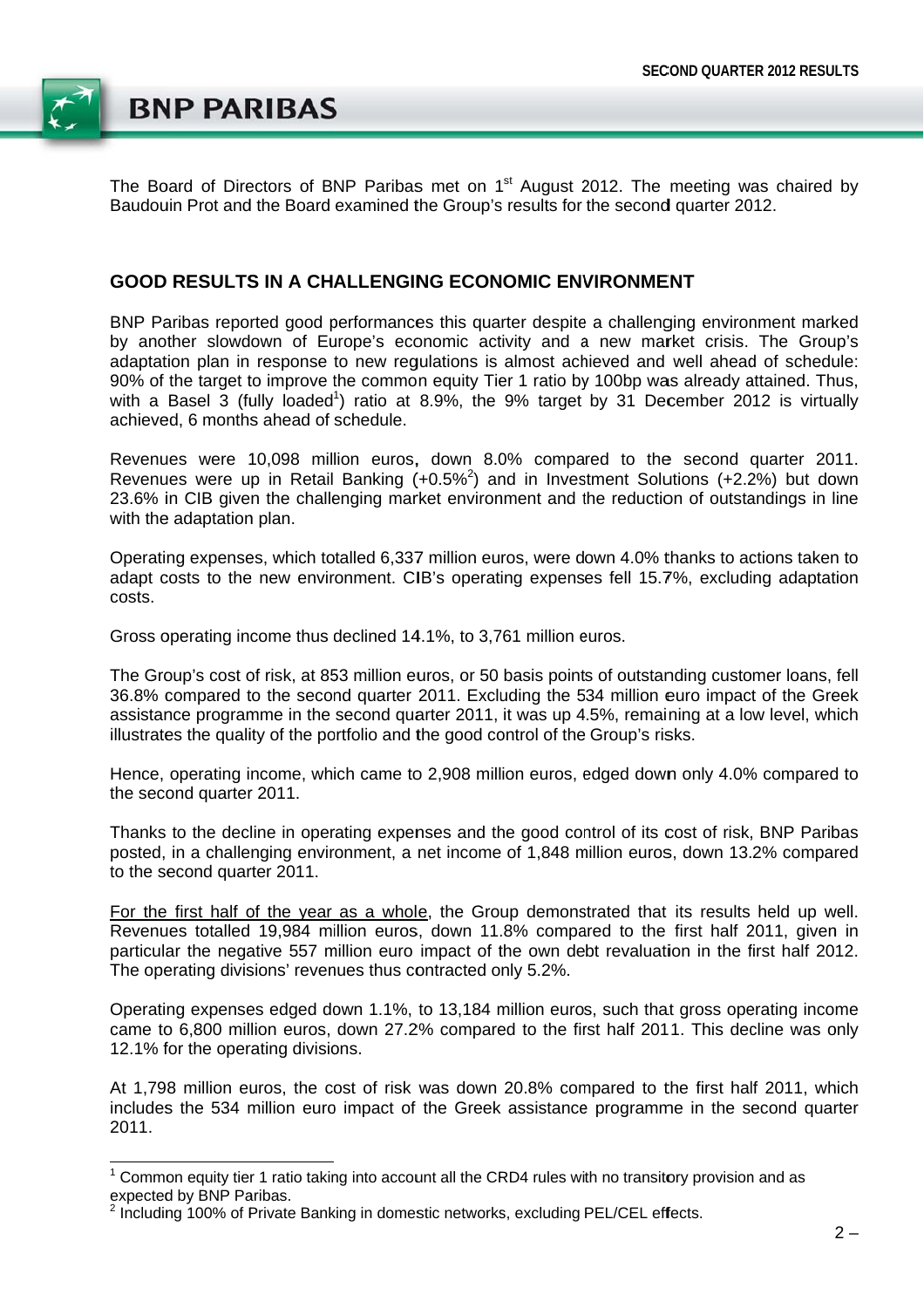

Given the 1,790 million euros of exceptional income booked after the Group's sale of a 28.7% stake in Klépierre SA in the first quarter of this year, net income attributable to equity holders was 4,715 million euros for the first half of this year, almost unchanged (-0.6%) compared to the same period a vear earlier. Annualised return<sup>1</sup> on equity for the first half of this vear, excluding the exceptional income from the sale of Klépierre, was 9.0%. The net book value per share<sup>2</sup> was €59.5, or a compounded annual growth rate of 6.8% since 31 December 2008.

### **RETAIL BANKING**

### **DOMESTIC MARKETS**

Domestic Markets' commercial business this quarter was marked in particular by the continued growth trend of deposits in all the networks. At 273 billion euros in the second quarter of this year, Domestic Markets' deposits posted 2.8% growth compared to the same quarter a year earlier. Despite a slowdown in demand, outstanding loans rose 1.7% compared to the second quarter 2011.

Revenues<sup>3</sup>, which totalled 3,961 million euros in the second quarter of this year, were stable compared to the second quarter 2011<sup>4</sup> despite lower financial fees. Operating expenses<sup>3</sup> were down 1.2%<sup>4</sup> compared to the second quarter 2011, producing a positive jaws effect in each of the four domestic markets.

Given a moderate cost of risk, and after allocating one-third of Private Banking's net income from Domestic Markets to the Investment Solutions division, pre-tax income<sup>5</sup> came to 1,070 million euros, or +0.3%<sup>4</sup> compared to the second quarter 2011. This good performance was achieved thanks to results maintained at a high level in each of the domestic markets.

#### **French Retail Banking (FRB)**

FRB continued to actively support its customers. Amidst a slowdown in the economy, outstanding loans grew 3.3% compared to the second quarter 2011, driven in particular by the growth in small business and corporate loans. The special support to VSEs & SMEs continued with the opening of 10 new Small Business Centres in the first half 2012 and the launch of SME Innovation Hubs. In addition. 5 billion euros in new loans were earmarked for small businesses and SMEs. Deposits grew 2.1% compared to the second quarter 2011, in particular thanks to strong growth of savings accounts (+8.7%). Sales of protection insurance rose sharply in the first half of the year with 17.0% growth of the number of policies sold compared to the same period a year earlier.

 $1$  For which the annualisation has been restated for own debt revaluation

 $2$  Not revaluated

<sup>&</sup>lt;sup>3</sup> Including 100% of Private Banking of the domestic markets in France (excluding PEL/CEL effects), Italy, Belgium and Luxembourg

At constant scope and exchange rates

<sup>&</sup>lt;sup>5</sup> Excluding PEL/CEL effects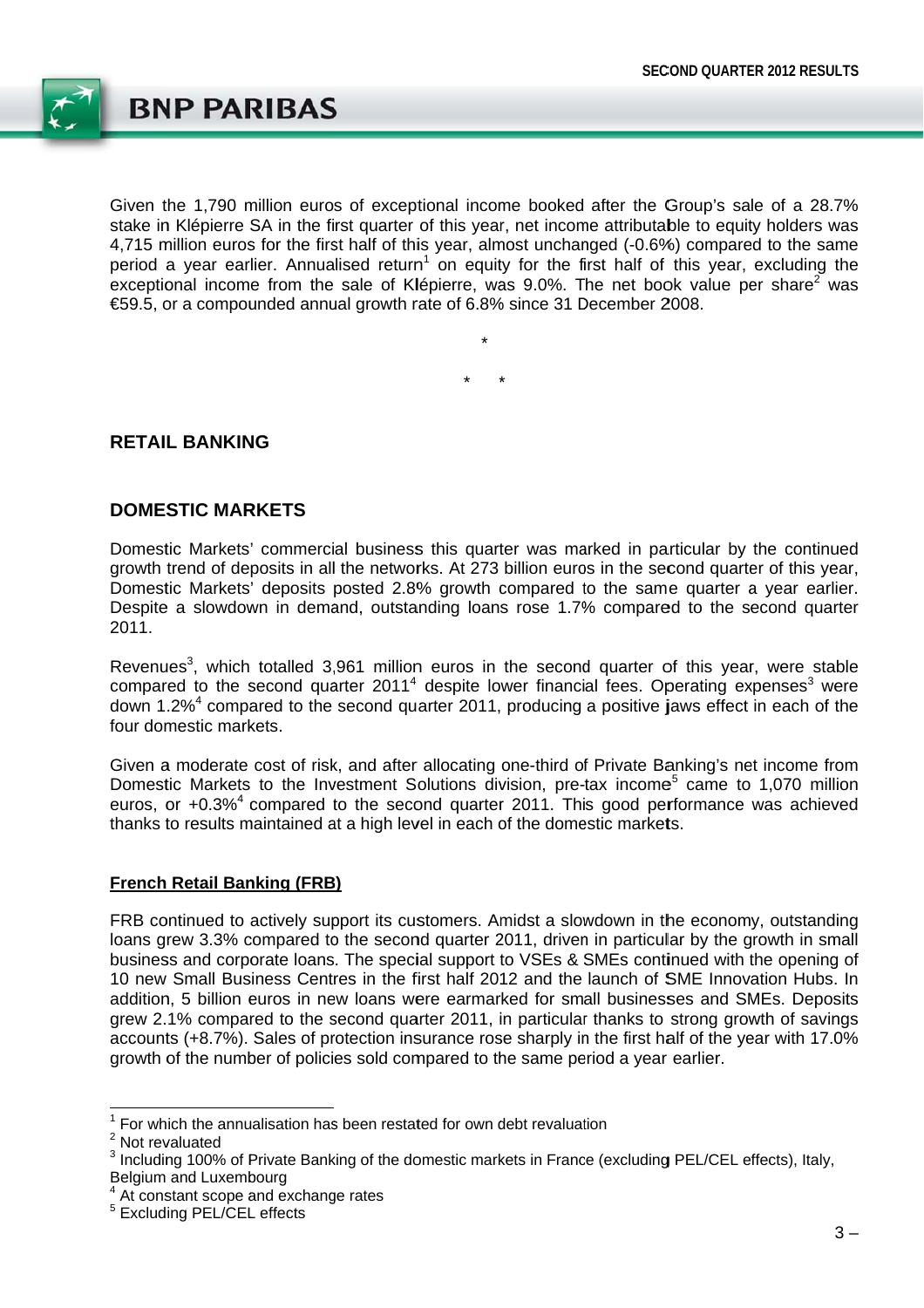

Revenues<sup>1</sup> totalled 1.770 million euros, down 0.8% compared to the second quarter 2011. The 2.5% increase in net interest income, in line with the rise in volumes, was in fact more than offset by the 5.4% decline in fees, in connection with falling financial markets.

The 1.6% drop in operating expenses<sup>1</sup> compared to the second quarter 2011, thanks to the streamlining of operating efficiency, enabled FRB to generate an increase in gross operating income<sup>1</sup> of 0.6% compared to the same quarter a year earlier.

The cost of risk<sup>1</sup>, at 85 million euros, or 22 basis points of outstanding customer loans, remained at a moderate level.

Thus, after allocating one-third of French Private Banking's net income to the Investment Solutions division. FRB posted 558 million euros in pre-tax income<sup>2</sup>, up 0.9% compared to the second quarter 2011.

For the first half of the year as a whole, revenues<sup>1</sup> edged down slightly by 0.3% compared to the first half 2011, the 2.7% increase in net interest income in line with the growth in volumes being more than offset by the 4.5% decline in fees in connection with falling financial markets. The 1.2% reduction in operating expenses<sup>1</sup> resulted in a 1.3% increase in gross operating income<sup>1</sup> and the cost/income ratio<sup>1</sup> improved 0.6pt to 61.1%. Maintaining the cost of risk<sup>1</sup> at a moderate level permitted FRB to post, after allocating one-third of French Private Banking's net income to the Investment Solutions division, a pre-tax income<sup>2</sup> of 1,163 million euros, up 1.2% compared to the same period last year.

#### **BNL banca commerciale (BNL bc)**

In a challenging economic environment. BNL bc's commercial business saw a 2.8% growth in deposits compared to the second quarter 2011, driven by corporate clients and local governments. Outstanding loans edged down 1.9% due to lesser demand in line with the market. Business development agreements were entered into this quarter with several industrial, commercial and agricultural professional organisations.

Revenues<sup>3</sup>, which amounted to 813 million euros, were up 2.0% compared to the second quarter 2011. The rise in net interest income, in particular from small business and corporate loans due to margins holding up well, was greater than the decline in fees due, in particular, to the contraction of new loans, and of financial fees as a result of falling markets.

Thanks to measures to streamline costs, operating expenses<sup>3</sup> were lower by 1.8% compared to the second quarter 2011, at 444 million euros, enabling BNL bc to generate gross operating income3 of 369 million euros, up 7.0% compared to the same period a year earlier.

The cost of risk3 rose as a result of the challenging economic environment to 112 basis points of outstanding customer loans, or +34 million euros compared to the second quarter 2011. Nevertheless, after allocating one-third of Italian Private Banking's net income to the Investment Solutions division, BNL bc's income held up well, at 132 million euros, down 8.3% compared to the second quarter 2011.

<sup>&</sup>lt;sup>1</sup> Excluding PEL/CEL effects, with 100% of French Private Banking

<sup>&</sup>lt;sup>2</sup> Excluding PEL/CEL effects

<sup>&</sup>lt;sup>3</sup> With 100% of Italian Private Banking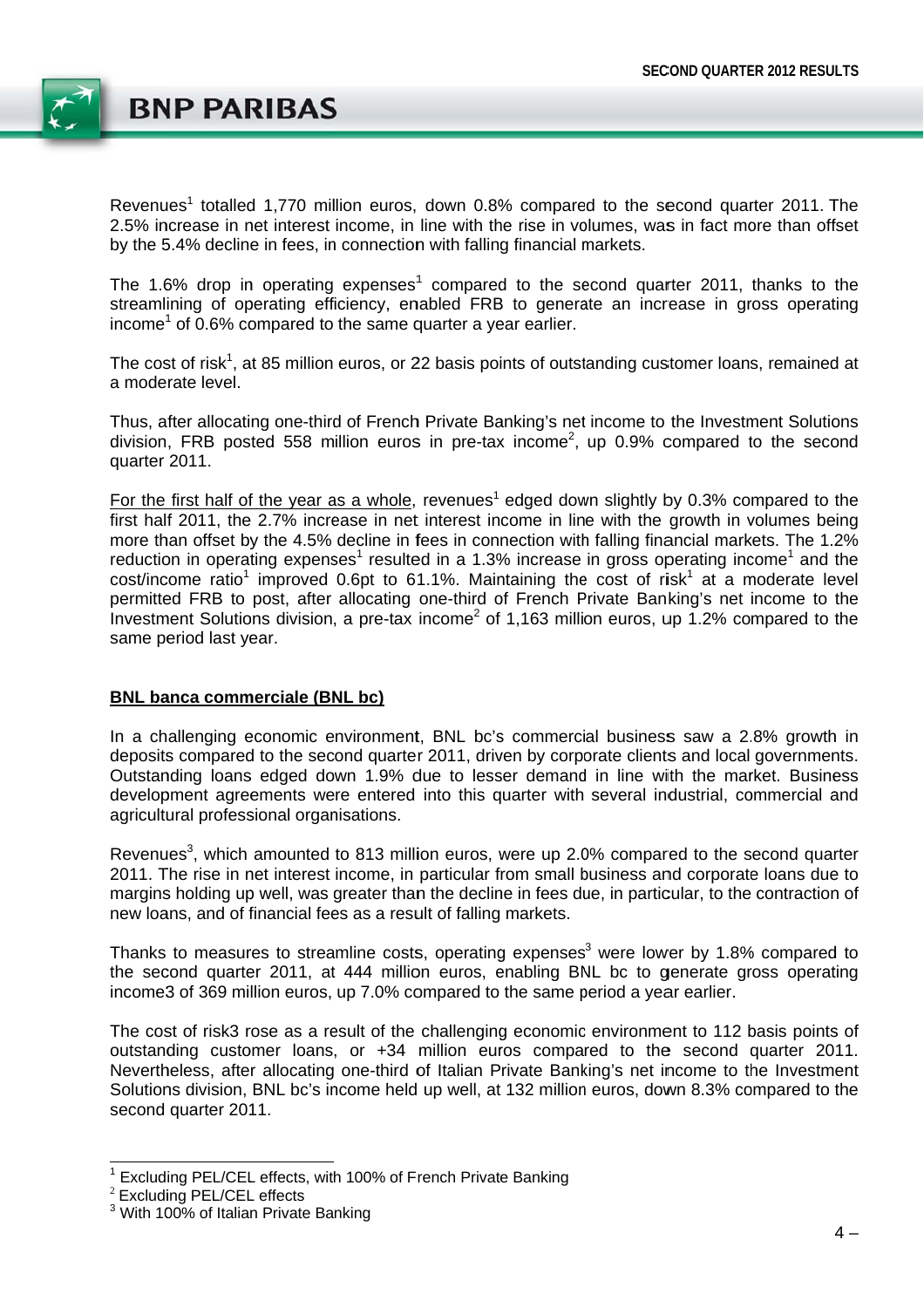

For the first half of the year as a whole, the 2.1% growth in revenues<sup>1</sup> compared to the first half 2011 was driven by a 6.1% increase in net interest income, in particular on loans to small business and corporate clients, whilst fees fell by 5.3% due to fewer new loans and a decrease in financial fees as a result of falling markets. Operating expenses<sup>1</sup> dropped 1.1% compared to the first half 2011 generating a positive 3.2pt jaws effect, which further improved the cost/income ratio<sup>1</sup> to 54.4%. Given the 14.0% increase of the cost of risk<sup>1</sup> compared to the same period a year earlier, pre-tax income, after allocating one-third of Italian Private Banking's net income to the Investment Solutions division, came to 282 million euros, down 4.7% compared to the first half 2011, reflecting resilient performance despite the challenging economic environment.

#### **Belgian Retail Banking**

BRB continued to actively finance the Belgian economy. Loans grew by 4.0%<sup>2</sup> compared to the second quarter 2011 thanks to a good drive in loans to individual customers. Deposits rose by 2.3%<sup>2</sup> due, in particular, to growth in current and savings account deposits. The commercial drive was also reflected in the development of new products with the launch of Easy Banking offer for the iPhone/iPad.

Revenues<sup>3</sup> totalled 837 million euros, up 4.2%<sup>2</sup> compared to the second quarter 2011, due to the growth in net interest income as a result of increasing volumes and margins holding up well, and despite a moderate contraction of fees, especially financial fees, due to the unfavourable market environment.

Operating expenses<sup>3</sup>, at 612 million euros, edged up only 1.0%<sup>2</sup>, enabling BRB to push gross operating income<sup>3</sup> to 225 million euros, up 14.0%<sup>2</sup> compared to the second quarter 2011.

The cost of risk<sup>3</sup>, at 19 basis points of outstanding customer loans, remained at a moderate level, down 12 million euros compared to the second quarter 2011. Thus, after allocating one-third of Belgian Private Banking's net income to the Investment Solutions division, BRB's pre-tax income rose significantly to 174 million euros, up +34.9% compared to the second quarter 2011.

For the first half of the year as a whole, revenues<sup>3</sup> increased by  $3.3\%$ <sup>2</sup> due to a rise in net interest income driven by higher volumes and despite the contraction of financial fees from individual customers. Thanks to the positive impact of measures to foster operating efficiency, operating expenses3 grew by only 0.2%2 helping to produce a positive 3pt jaws effect and to improve the cost/income ratio3 to 71.9%. Thus, gross operating income3 rose by 12.1%<sup>2</sup> compared to the first half 2011. Given the 4.0% rise in the cost of risk3, which still remained at a moderate level, pre-tax income, after allocating one-third of Belgian Private Banking's net income to the Investment Solutions division, was 375 million euros, a significant increase compared to the first half 2011  $(+19.8\%)$ .

Luxembourg Retail Banking: outstanding loans enjoyed significant growth (+4.5%) compared to the second quarter 2011, especially in the corporate customer segment. Growth of deposit was also strong (+9.3%), driven by current account deposits. The commercial offering was strenathened with the launch of the "1 billion for corporates in Luxembourg" campaign and the development of domestic Private Banking.

<sup>&</sup>lt;sup>1</sup> With 100% of Italian Private Banking

<sup>&</sup>lt;sup>2</sup> At constant scope

<sup>&</sup>lt;sup>3</sup> With 100% of Belgian Private Banking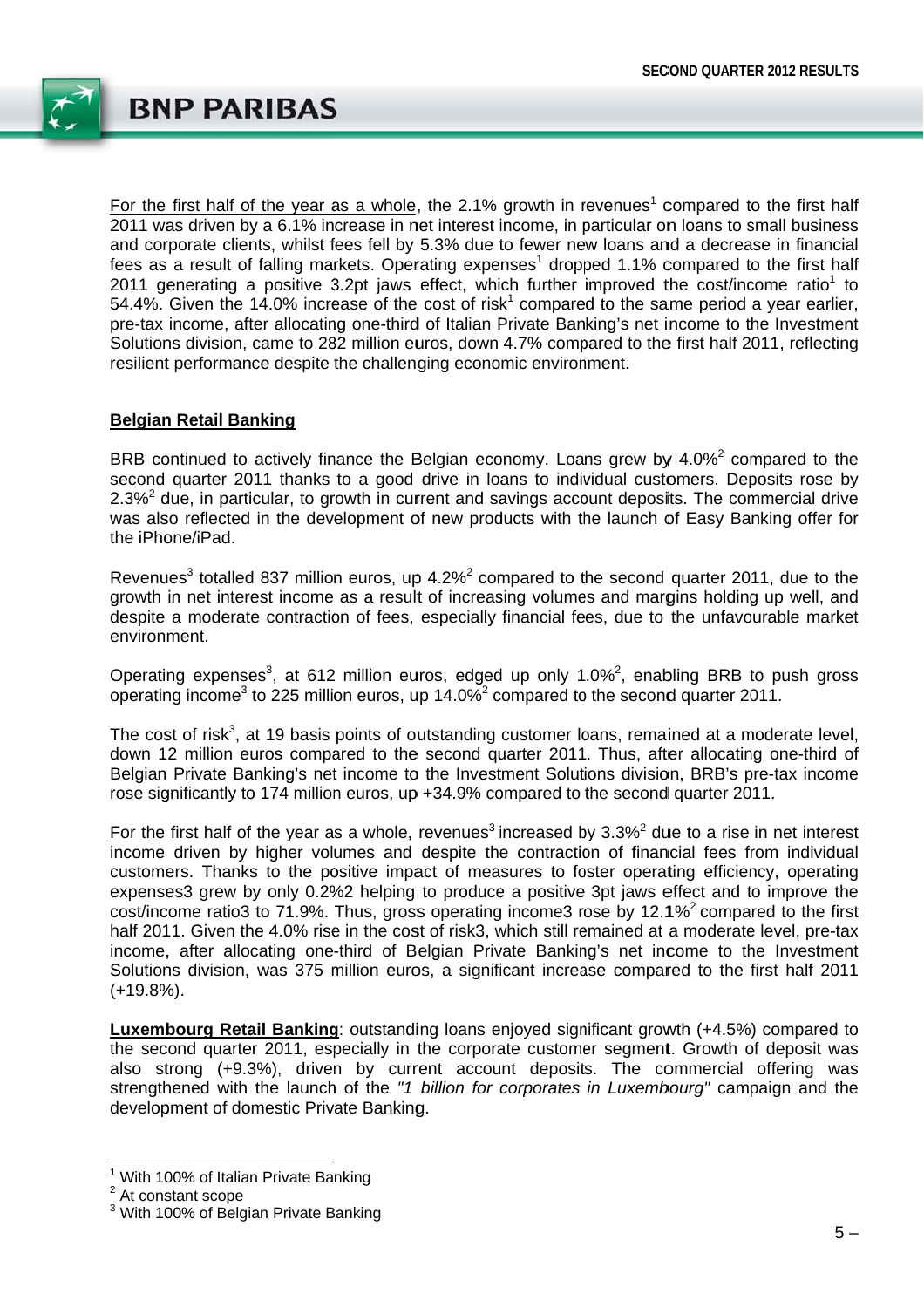

Personal Investors: assets under management were stable compared to the second quarter 2011, net asset inflows being offset by a negative performance effect. Deposits saw significant growth over this same period (+12.0%). However, revenues were down due to a brokerage business which was affected by clients turning away from the financial markets.

Arval: the financed fleet grew 1.9%, compared to the second quarter 2011, to 689,000 vehicles. While Arval's revenues were reduced this quarter by the sale of the fuel card business in the UK in December 2011, they were, at constant scope and exchange rates, up slightly compared to the second quarter 2011.

Leasing Solutions: outstandings declined 10.3% compared to the second quarter 2011 in line with the adaptation plan. However, the decline in outstandings had a more limited impact, on Leasing Solutions' revenues, due to a selective policy in terms of the profitability of transactions.

In total, after allocating one-third of domestic Luxembourg Private Banking's net income to the Investment Solutions division, these four business units contributed 206 million euros to Domestic Markets' pre-tax income, down 13.1%<sup>1</sup> compared to the second quarter 2011.

For the first half of the year as a whole, after allocating one-third of domestic Luxembourg Private Banking's net income to the Investment Solutions division, these four business units contributed in aggregate 425 million euros to Domestic Markets' pre-tax income, down 9.9%1 compared to the first half 2011.

 $1$  At constant scope and exchange rates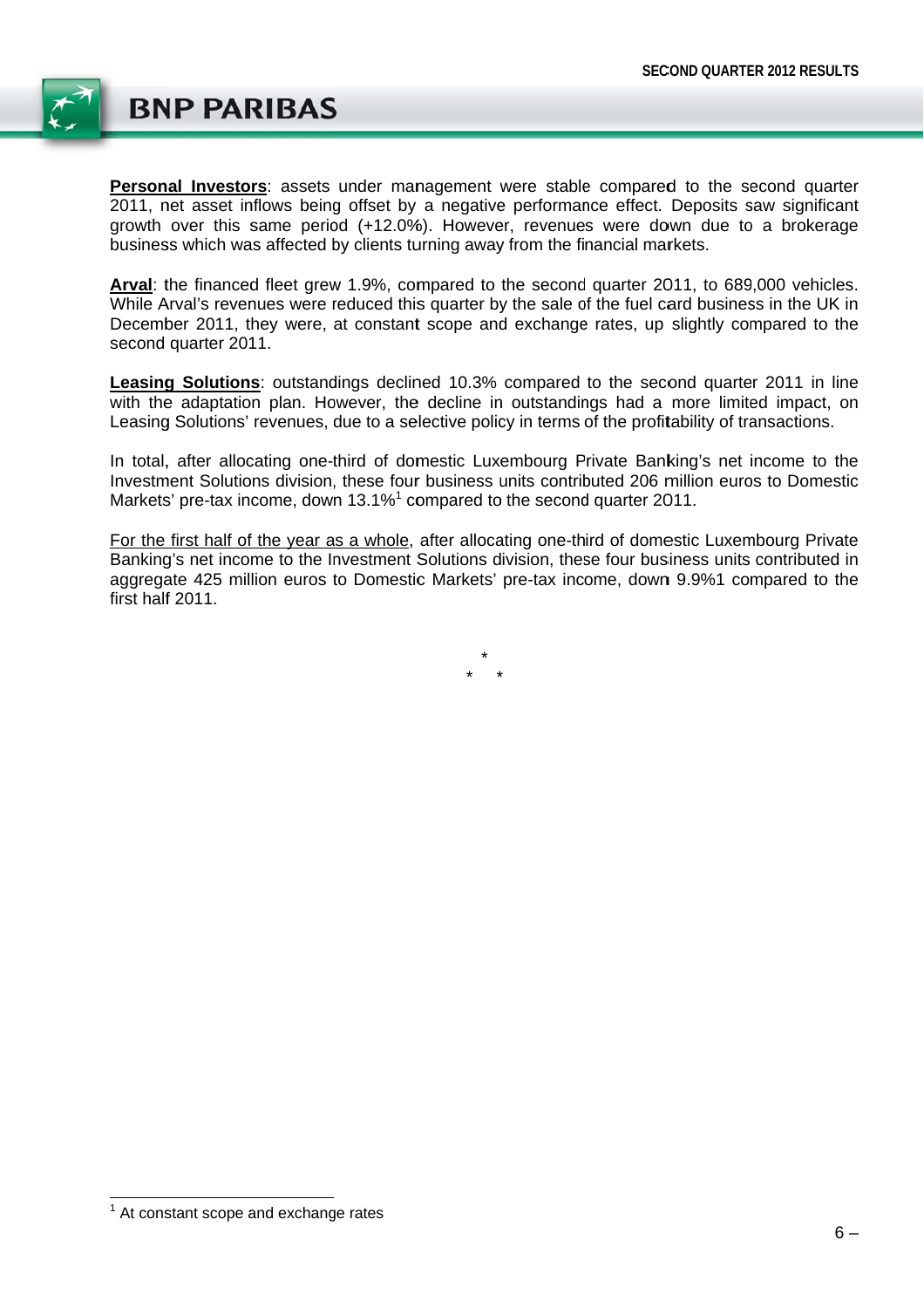

#### Europe-Mediterranean

Europe-Mediterranean continued to enjoy a good sales and marketing drive. Deposits rose 13.9%<sup>1</sup> compared to the second quarter 2011 and were up in most countries, especially Turkey  $(+41.5\%)$ . Loans grew 4.8%<sup>1</sup> during this period, with in particular good performance in Turkey and continued decline in the Ukraine  $(-29.3\%^1)$ .

Revenues grew to 448 million euros, up 9.3%<sup>1</sup> due in particular to the strong growth in Turkey  $(+38.0\%)$  and despite a decline of revenues in the Ukraine in line with outstandings. Excluding the Ukraine, revenue growth was  $16.4\%$ <sup>1</sup>.

Operating expenses moved up 4.2%<sup>1</sup> due in part to the continued bolstering of the commercial organisation in the Mediterranean with the opening of 53 new branches in the past vear, especially in Morocco. In Turkey, with a limited 5.5%<sup>1</sup> rise in operating expenses, TEB substantially improved its cost/income ratio, which fell to 68.0%.

At 45 million euros, the cost of risk was 74 basis points of outstanding customer loans, down this quarter. Europe-Mediterranean thus posted 82 million euros in pre-tax income this quarter, up sharply compared to the second quarter 2011  $(+52.7\%)$ .

For the first half of the vear as a whole, revenues rose  $4.7\%$ <sup>1</sup> due to good performance in Turkey and in the Mediterranean. Operating expenses grew by 4.2%<sup>1</sup> due to the reinforcement of the commercial organisation in the Mediterranean, resulting in a 75.6% cost/income ratio. Given the 10.1%<sup>1</sup> fall in the cost of risk compared to the first half 2011, pre-tax income, which came to 108 million euros, increased significantly  $(+55.1\%)$ .

#### **BancWest**

BancWest enjoyed a good sales and marketing drive. Deposits grew 8.3%<sup>1</sup> compared to the second quarter 2011, driven by strong growth in current and savings accounts. Loans rose by  $3.3\%$ <sup>1</sup> during the same period, benefiting from the continued good trend of corporate loans (+13.6%<sup>1</sup>) and the effect of business investments in the SME segment. The good sales and marketing drive was also reflected in a sharp rise in Mobile Banking services.

Revenues were down, however,  $1.8\%$ <sup>1</sup> compared to the second quarter 2011 as a result of the negative impact of regulatory changes on fees. Excluding this impact, revenues were up 0.1%<sup>1</sup>, the effect of the rise in volumes being offset by lower interest rates.

Operating expenses grew by  $1.9\%$ <sup>1</sup> compared to the same quarter a year earlier due to the development of the Private Banking organisation as well as the expansion of the sales forces for corporate and small business customers.

The cost of risk continued its downward trend to 32 basis points of outstanding customer loans, a 30 million euro drop compared to the second quarter 2011.

BancWest thus posted 232 million euros in pre-tax income, up 9.6%<sup>1</sup> compared to the second quarter 2011, thereby making a strong and growing contribution to the Group's results.

For the first half of the year as a whole, revenues edged down  $0.8\%$ <sup>1</sup> due to the impact of requilatory changes on fees. Operating expenses moved up 3.1%<sup>1</sup> due to the investment in the

 $1$  At constant scope and exchange rates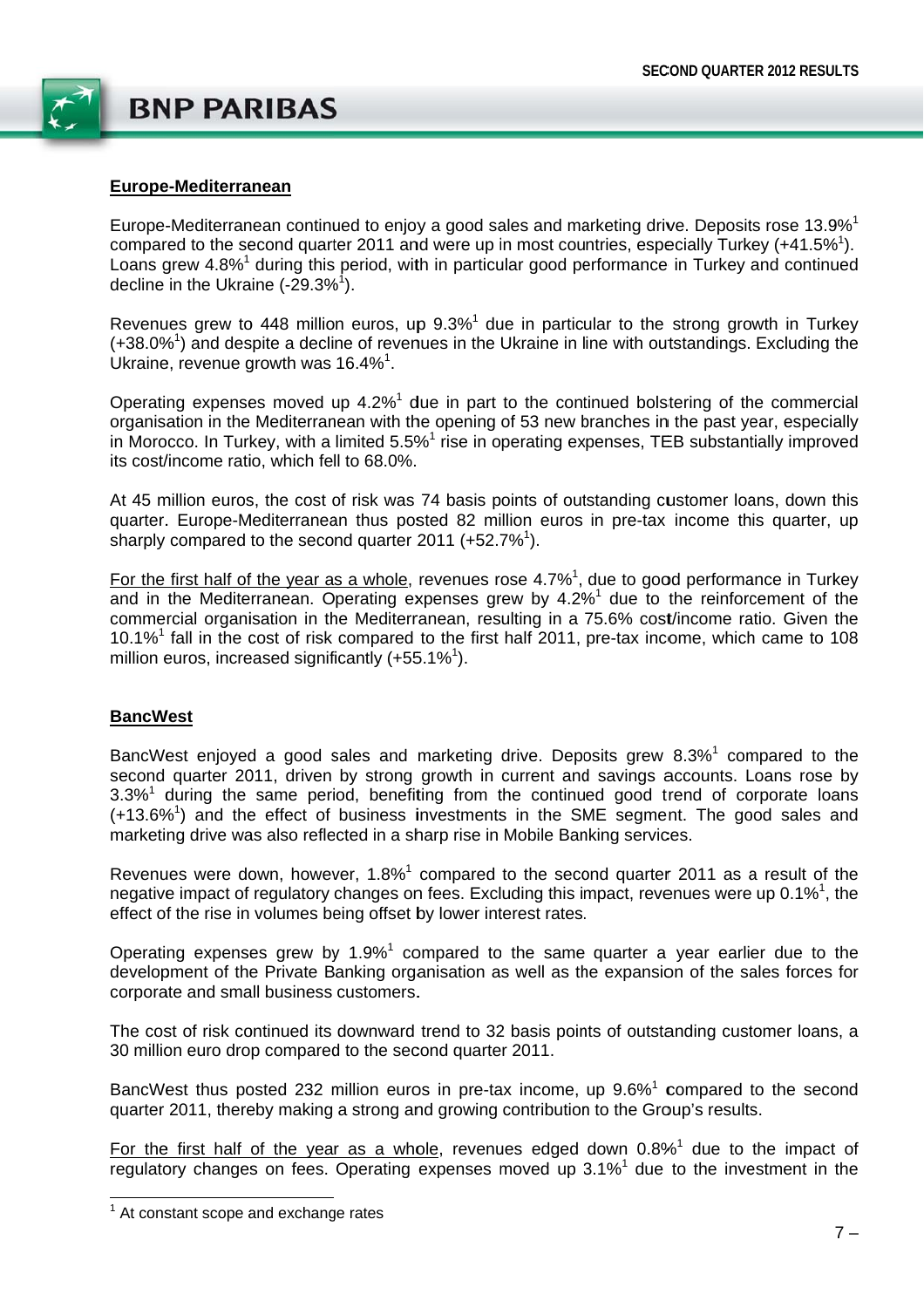

Private Banking organisation and in small businesses and corporate customers. The cost/income ratio was thus up 2 points, at 57.1%. Given a substantial decline in the cost of risk (-47.2%<sup>1</sup>), pretax income came to 438 million euros, up 10.2%<sup>1</sup> compared to the first half 2011.

#### **Personal Finance**

Consumer loan outstandings grew 0.8% compared to the second quarter 2011 due, in part, to good growth in Germany (as a result of the successful partnership with Commerzbank), Belgium and Russia but were down in France because of new regulations. With respect to mortgage lending, the implementation of the Basel 3 adaptation plan was reflected in a 1.1% drop in outstandings, compared to the first quarter 2012. These combined effects and the impact of the new regulations on margins pushed revenues down 5.0% compared to the second quarter 2011, to 1.244 million euros.

Operating expenses declined 3.4% compared to the same quarter a year earlier, to 592 million euros, benefiting from the effect of the adaptation measures. Excluding adaptation costs this quarter (17 million euros), the decline was more stark (-6.2%), producing a positive 1.2pt jaws effect.

The cost of risk, at 374 million euros, or 166 basis points of outstanding consumer loans, continued to improve and was down 32 million euros compared to the second quarter 2011.

Thus, Personal Finance's pre-tax income came to 306 million euros, down slightly 1.6% compared to the second quarter 2011. In a challenging environment, Personal Finance maintained its profit generation capacity.

For the first half of the year as a whole, revenues fell by 5.5% compared to the first half 2011 as a result in particular of new regulations in France. Operating expenses moved up 2.5% because of adaptation costs (47 million euros). Excluding adaptation costs, they were down 1.4%, resulting in a 48.0% cost/income ratio. Given the 16.2% decline in the cost of risk compared to the first half 2011, pre-tax income was 592 million euros, down 4.7%.

<sup>&</sup>lt;sup>1</sup> At constant scope and exchange rates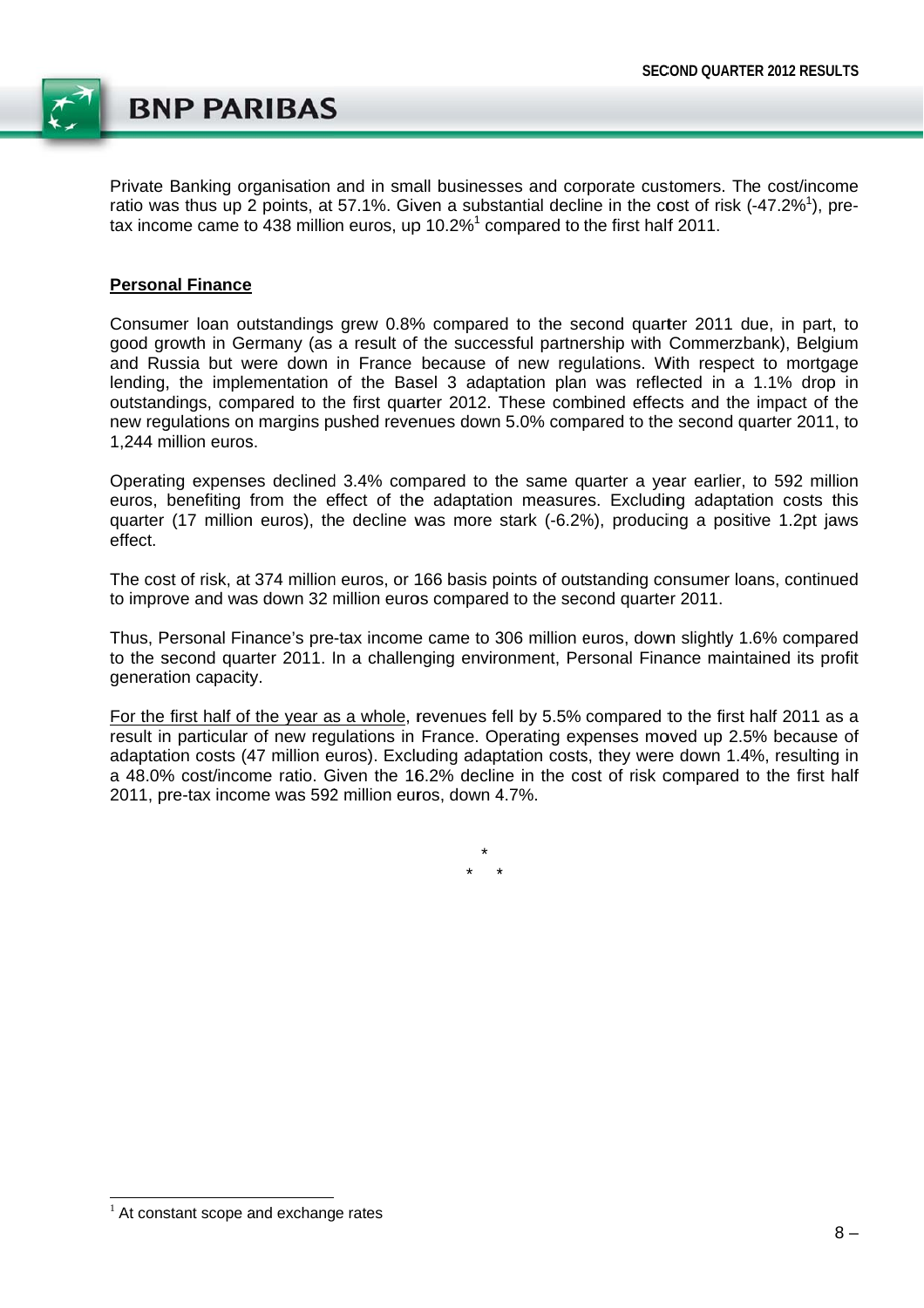

# **INVESTMENT SOLUTIONS**

Investment Solutions' net asset inflows in the first half of the year was positive, totalling 8.5 billion euros<sup>1</sup>, the positive inflows in the first quarter (+12.6 billion) having only been partly offset by the outflows observed in the second quarter (-4.1 billion). All the business units made a positive contribution, except Asset Management: Private Banking contributed +7.3 billion thanks to very solid asset inflows, especially in the second quarter, in domestic markets and in Asia; Insurance contributed +1.4 billion euros thanks to good asset inflows outside France, especially in Asia (Taiwan, South Korea, India); Personal Investors delivered +1.1 billion; Real Estate Services +0.6 billion; and Asset Management -1.9 billion euros with asset inflows into money market and bond funds more than offset by asset outflows in the other asset classes.

Net asset inflows in this first half of the year, combined with a favourable performance effect (good performance of the equity markets in the first quarter partly offset by the decline observed in the second quarter) and a positive foreign exchange effect drove assets under management<sup>2</sup> up 3.6%, compared to 31 December 2011, to 873 billion euros.

Investment Solutions' revenues in the second quarter 2012, which were 1,566 million euros, were up 2.2% compared to the second quarter 2011. Revenues from Wealth and Asset Management were down 4.2% due to the decline in outstandings in Asset Management. Insurance's revenues moved up 10.7% (+6.6% excluding the effects of the consolidation of Cardif Vita in Italy) due to the growth of protection insurance and savings outside France. Securities Services' revenues rose 5.0% compared to the second quarter 2011 thanks to good business growth in all countries, Securities Services' assets under custody and assets under administration increasing by +4.7% and +9.4% respectively during this same period.

Investment Solutions' operating expenses, at 1,068 million euros, were up 2.8% compared to the second quarter 2011 due to continued business development investments in Insurance and Securities Services, especially in Asia, partly offset by the effects of the implementation of the adaptation plan in Asset Management which saw its operating expenses decline 3.3%. The division's gross operating income, which totalled 498 million euros, was up 0.8% compared to the same period a year earlier.

After allocating one-third of Domestic Market Private Banking's net income to the Investment Solutions division, pre-tax income was virtually flat at 531 million euros compared to the second quarter 2011 (-0.4%), reflecting a good overall resilience with, in particular, good performance in Insurance and Securities Services

For the first half of the year as a whole, Investment Solutions' revenues edged up 1.1% compared to the first half 2011, the 6.7% drop observed in Wealth and Asset Management as a result of a decline in managed assets, being offset by an 11.2% rise in revenues in Insurance (+6.2% excluding the effects of the consolidation of Cardif Vita in Italy) and 5.7% growth in Securities Services' revenues. Operating expenses rose 1.4% compared to the first half 2011, because of business development investments in Insurance and Securities Services, but down 3.2% in Wealth and Asset Management due to the adapting of costs to the new environment. The cost/income ratio thus rose slightly (+0.3 point), to 68.4%. Pre-tax income came to 1,014 million euros, down 4.8% compared to the income in the first half 2011 (-3.5% at constant scope and exchange rates).

<sup>&</sup>lt;sup>1</sup> Including Personal Investors

<sup>&</sup>lt;sup>2</sup> Including assets under advisory on behalf of external clients and Personal Investors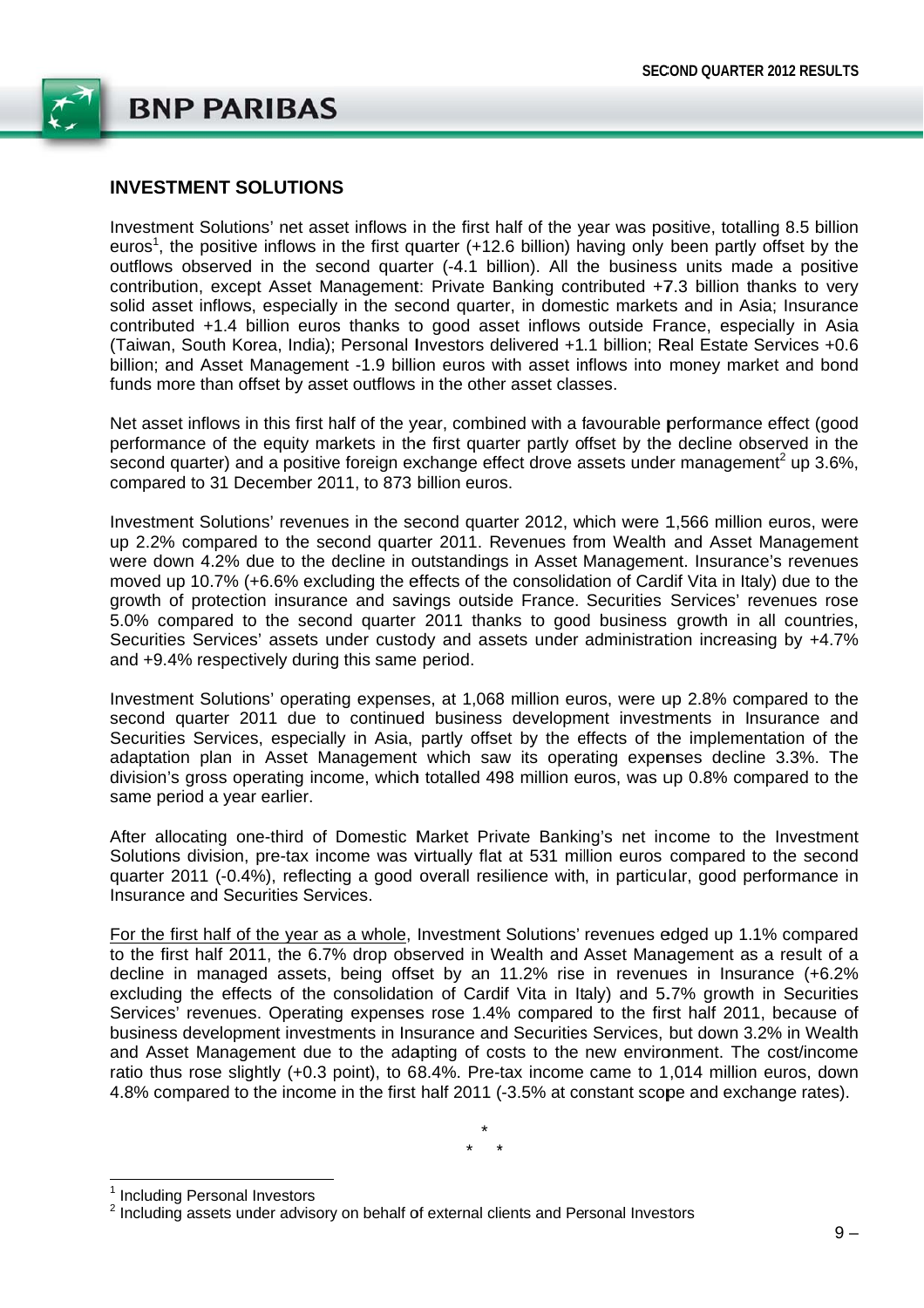

### **CORPORATE AND INVESTMENT BANKING (CIB)**

CIB's revenues, at 2.230 million euros, were down 23.6% compared to the second quarter 2011.

Revenues from Advisory and Capital Markets, at 1,207 million euros, fell by 33.1% compared to the same quarter a year earlier. Against a general background of crisis in the capital markets and strong volatility, there was less demand from clients and the businesses were managed cautiously, with the average VaR maintained at a low level (46 million euros). In this challenging environment, the business units maintained their market positions.

Fixed Income's revenues, at 838 million euros, were down 25.3% compared to the second quarter 2011, as a result of the effect of the balance sheet deleveraging measures in connection with the adjustment to Basel 2.5 and Basel 3, and lower customer volumes, especially bond issues in Euros. In a challenging environment, the business unit confirmed again this quarter its leading positions in bond issues: number 1 position in all bonds in Euros and number 6 for all international issues. Separately, the business unit enjoyed good performance in the Rates and Forex businesses.

Revenues from Equities and Advisory, at 369 million euros, fell 45.8% compared to the second quarter 2011 due to the decline in flow business in low volume markets and to limited demand from clients for structured products. In the primary equity market, volumes of new issues were also very limited because of the unfavourable market context.

Revenues from Corporate Banking were resilient and fell only 8.4% to 1,023 million euros compared to the second quarter 2011. Excluding loan sales, which had a positive 75 million euro impact this quarter because of the capital gains from the disposal of the US-based Reserve Based Lending business, the decrease was 15.1% in line with the adaptation plan to Basel 3.

Drawing on its global reach with more than 60 entities in over 40 countries and with approximately 11,000 corporate and institutional clients, plus an additional 4,500 mid-cap clients from retail banking, Corporate Banking performed well in the context of the adaptation plan. With respect to financing, the adjustment of the model continued with a 9.2% net decrease in outstanding loans compared to the situation as at 31 December 2011 and the implementation of the Originate and Distribute model through a number of landmark transactions. Corporate Banking maintaining strong positions at origination. Furthermore, the business unit benefited from the development of the global Cash Management offering, where BNP Paribas ranks number 5 worldwide, with a powerful domestic and European base and a strong presence in Asia. It gained several significant mandates in the second quarter of the year. Lastly, a Corporate Deposit line was created as part of the ambitious plan launched to grow the deposit base.

CIB's operating expenses, which totalled 1,397 million euros, were down 13.4% compared to the second quarter 2011. At constant scope and exchange rates, and excluding adaptation costs (38 million euros), they were down 20.1% due, in particular, to the effect of the ongoing adaptation of the workforce.

Given the division's cost of risk, which remained low (19 million euros) despite the economic situation, due to the superior quality of the portfolio, CIB's pre-tax income came to 821 million euros, down 40.1% compared to the second quarter 2011.

For the first half of the year as a whole, CIB's revenues fell 16.7% compared to the same period in 2011, at 5,351 million euros. Revenues from Advisory and Capital Markets dropped 16.6% due to the crisis in the markets in the second quarter of the year and Corporate Banking's revenues were down 16.8%, in line with the reduction in loans due to the adaptation plan. Operating expenses fell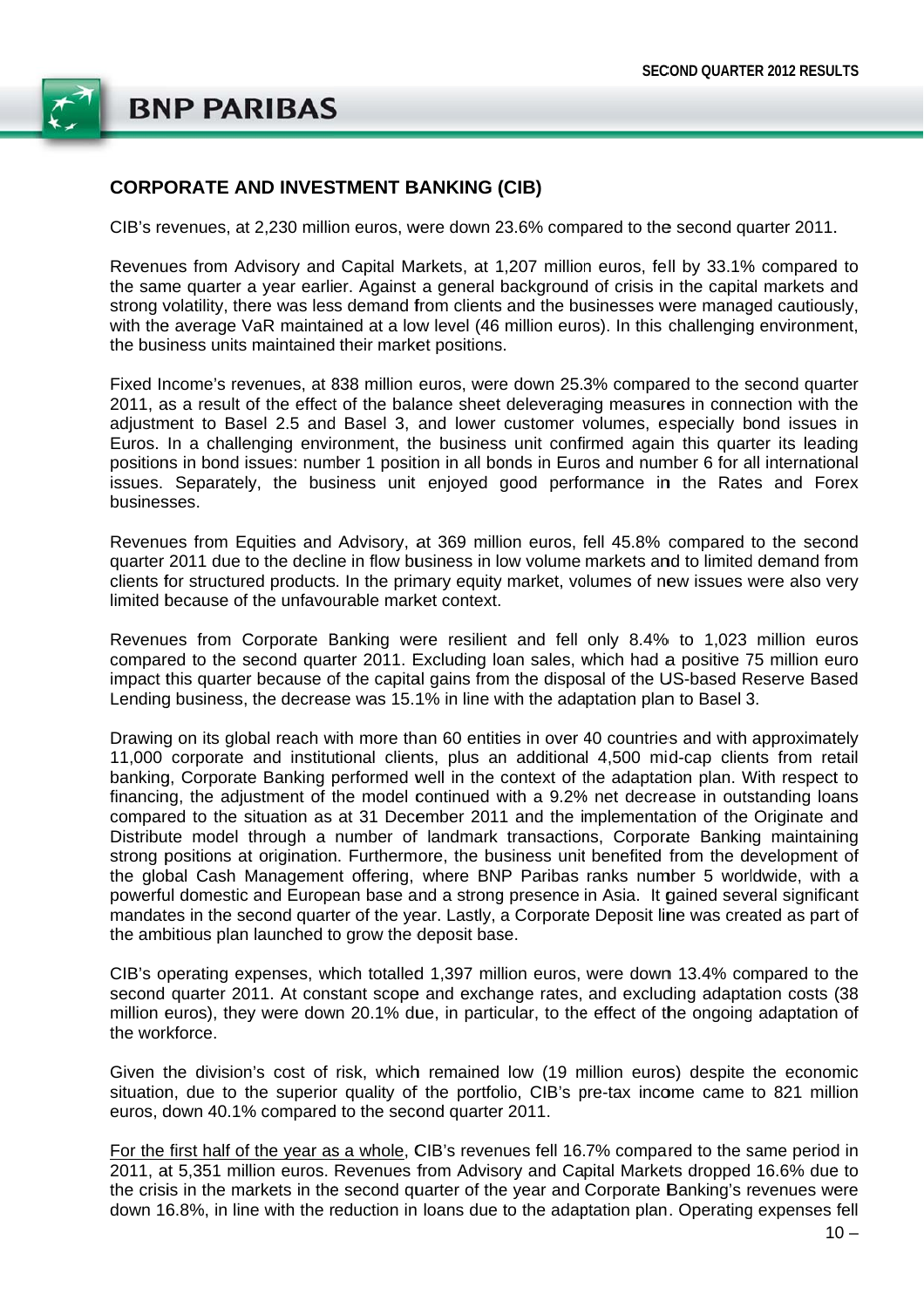

4.3% compared to the first half 2011. At constant scope and exchange rates, and excluding the adaptation costs (92 million euros), operating expenses were down 10.5%. CIB's cost/income ratio was 61.5%. The cost of risk, at 97 million euros, was at a low level but up compared to the first half 2011 which was marked by a net total of 7 million euros in write-backs of provisions. The pre-tax income came to 1.988 million euros, down 34.8% compared to the first half 2011.

### **CORPORATE CENTRE**

The Corporate Centre reported 205 million euros in revenues compared to 406 million euros in the second quarter 2011. The revenues reflect this quarter a +286 million euro own debt revaluation (compared to +14 million in the second quarter 2011), a +141 million euro amortisation of the fair value adjustment of Cardif Vita and of Fortis' banking book (compared to +142 million euros in the second quarter 2011) and -90 million euros in losses from the sale of sovereign bonds (negligible in the second quarter 2011). The Corporate Centre's revenues in the second quarter 2011 also included +94 million euros in revenues from BNP Paribas Principal Investments as well as +81 million euros in revenues from Klépierre.

Operating expenses totalled 193 million euros compared to 281 million euros in the second quarter 2011. They include 104 million euros in restructuring costs (compared to 148 million euros in the second quarter 2011).

The cost of risk was negligible (2 million euros), whilst the second quarter 2011 included a 516 million euro impact of the Greek assistance programme.

Other non operating items totalled -48 million euros, due in particular to the -27 million euro impairment of Laser Netherlands' goodwill.

Pre-tax income was -3 million euros compared to -259 million euros during the same period a year earlier.

For the first half of the year as a whole, the Corporate Centre's revenues totalled -678 million euros compared to 877 million euros in the first half 2011. This includes a -557 million euro own debt revaluation (compared to +14 million euros in the first half 2011), a +325 million euro amortisation of the fair value adjustment of Cardif Vita and of Fortis' banking book (compared to +345 million euros in the first half 2011), -232 million euros in losses from the sale of sovereign bonds (negligible in the first half 2011), the -68 million euros impact of the exchange of Convertible & Subordinated Hybrid Equity-Linked Securities ("CASHES"), as well as +61 million euros in revenues from Klépierre (+155 million euros in the first half 2011). The Corporate Centre's revenues in the first half 2011 also included +216 million euros in revenues from BNP Paribas Principal Investments (+31 million euros in the first half 2012).

The Corporate Centre's operating expenses dropped to 415 million euros compared to 522 million euros in the first half 2011 due primarily to lower restructuring costs (169 million euros compared to 272 million euros).

The cost of risk totalled 27 million euros, compared to 457 million euros in the first half 2011, which included the 516 million euro impact of the Greek assistance programme.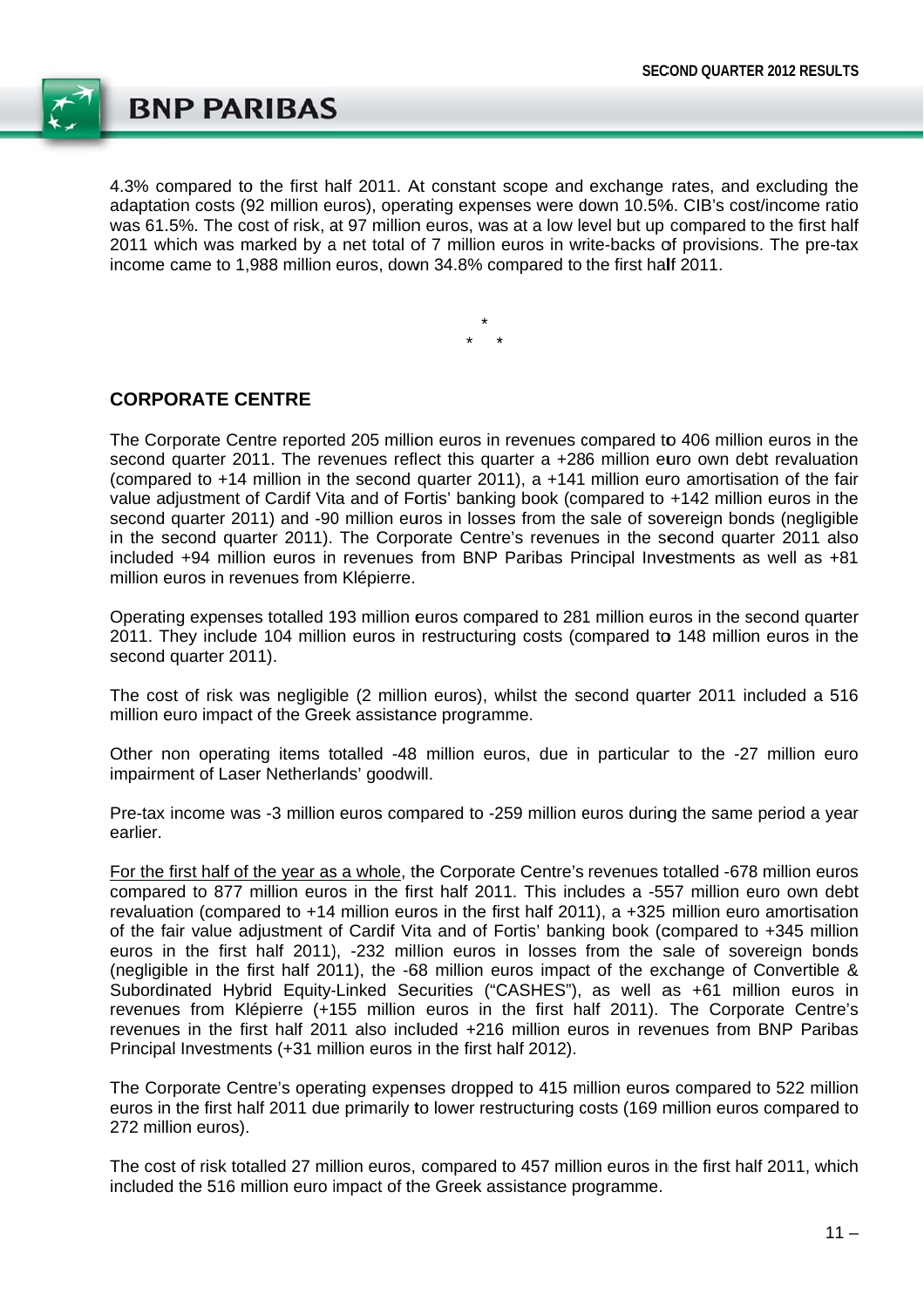

Other non operating items amounted to 1,628 million euros (compared to 58 million euros in the first half 2011) due, primarily, to 1,790 million in capital gains from the sale of a 28.7% stake in Klépierre S.A.

Pre-tax income was 615 million euros compared to -34 million euros during the same period a year earlier

### **LIQUIDITY AND FINANCING**

The Group's liquidity situation was extremely favourable.

The Group's cash balance sheet, prepared based on the prudential banking scope and after netting amounts for derivatives, repos, securities lending/borrowing and payables/receivables, totalled 987 billion euros as at 30 June 2012. The total of equity, client deposits and medium/longterm funding came to a 52 billion euro surplus (of which 38 billion US dollars) of stable funding compared to the financing needs of the customer activity and to tangible and intangible assets. This surplus remained virtually unchanged during the quarter and 21 billion euros higher than at the end of 2011.

The Group's liquidity and asset reserves immediately available totalled 200 billion euros (of which 29 billion US dollars in Fed deposits), amounting to close to 100% of short-term wholesale funding.

Over 100% of the Group's 20 billion euro 2012 medium/long-term funding programme has already been completed. From November 2011 to early July 2012, 22 billion euros were raised with an average spread of 112 basis points above mid-swap and an average maturity of 5.7 years.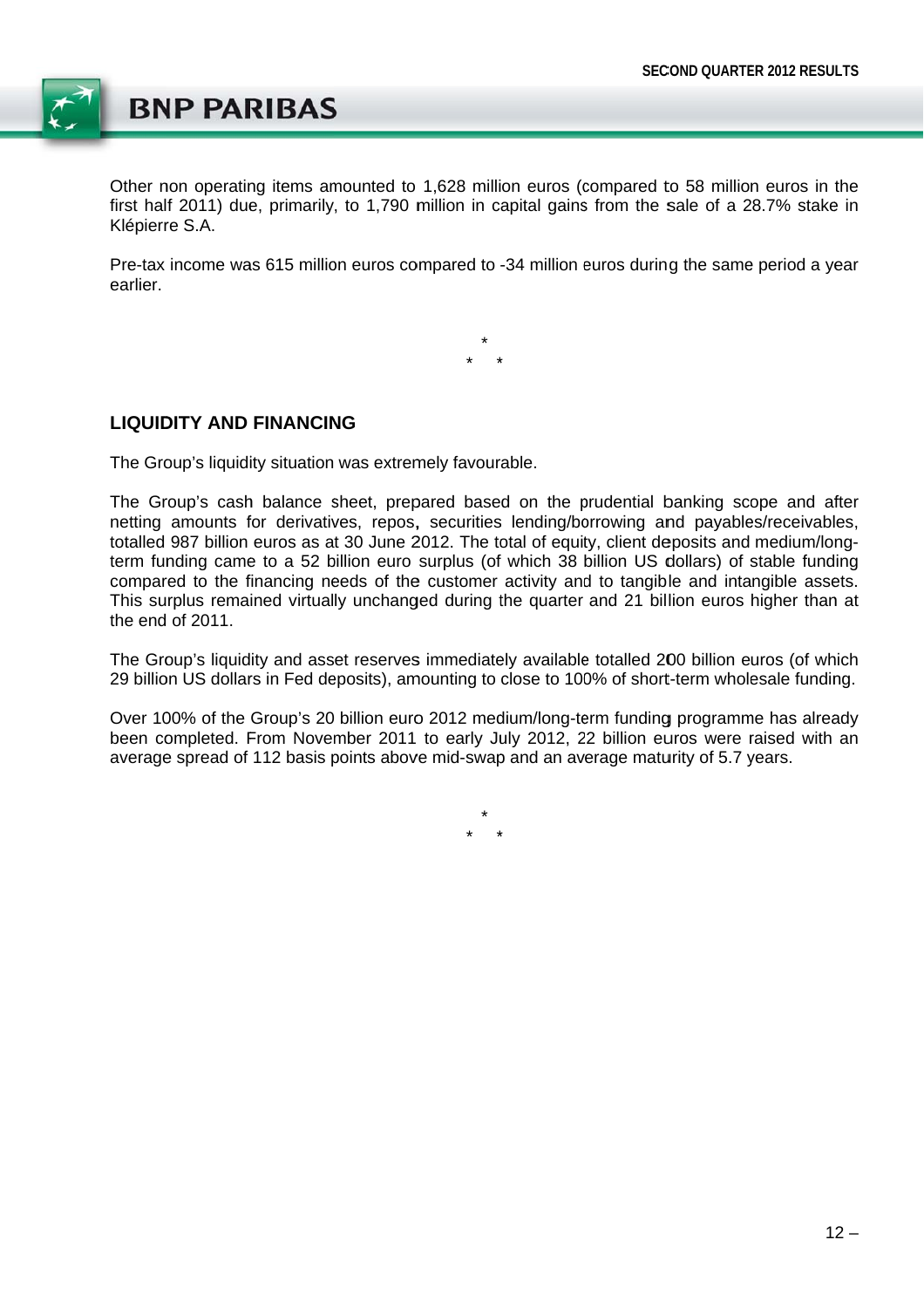

### **SOLVENCY**

The common equity Tier 1 totalled 63.2 billion euros as at 30 June 2012, up 3.1 billion euros compared to 31 March 2012. This increase includes +1.2 billion euros in organic generation, +1 billion from the success of the payment of the 2011 dividend in shares which 72% of shareholders opted for and a +0.6 billion foreign exchange effect.

Risk-weighted assets<sup>1</sup> totalled 578 million euros and were stable compared to 31 March 2012, the impact of the adaptation plan (-7 billion euros) having been offset by a foreign exchange effect (due, in particular, to the appreciation of the US dollar).

Thus, as at 30 June 2012, the Basel 2.5 common equity Tier 1 ratio, which includes the European Capital Requirements Directive 3 (CRD3) requlatory regime that came into force at the end of 2011, was 10.9%, up 50 basis points compared to 31 March 2012. The target of 9% solvency by the end of June 2012 set by the European Banking Authority (EBA), which beyond CRD3, mandates an additional deduction for unrealised capital losses from European sovereign bonds held (40 basis points for BNP Paribas), was largely surpassed.

The Basel 3 common equity Tier 1 ratio, taking into account all the CRD4<sup>2</sup> rules without transitional arrangements (Basel 3 fully loaded), was thus 8.9% as at 30 June 2012. It includes a -40 basis point impact due to the revaluation of European sovereign debt held.

The target of a Basel 3 fully loaded 9% common equity Tier 1 ratio by 31 December 2012 is therefore virtually achieved, six months in advance.

Commenting on these results. Chief Executive Officer Jean-Laurent Bonnafé stated:

"Thanks to its balanced and diversified business model and the dedication of all its emplovees. BNP Paribas Group performed well this quarter in a challenging economic and market environment.

The adaptation plan is almost achieved, well ahead of schedule, solvency has been strengthened and the objective of a Basel 3 fully loaded 9% common equity Tier 1 ratio by 31 December 2012 has virtually been attained. Thus, BNP Paribas is today one of the best-capitalised amongst the leading global banks.

BNP Paribas plays an active role in financing the economy and supports its customers across all of its business units."

 $<sup>1</sup>$  Basel 2.5</sup>

<sup>&</sup>lt;sup>2</sup> Which will become binding only as of 01.01.2019, CRD4 as expected by BNP Paribas. Since CRD4 is still being debated in the European Parliament, its directives remain subject to interpretation and can still be amended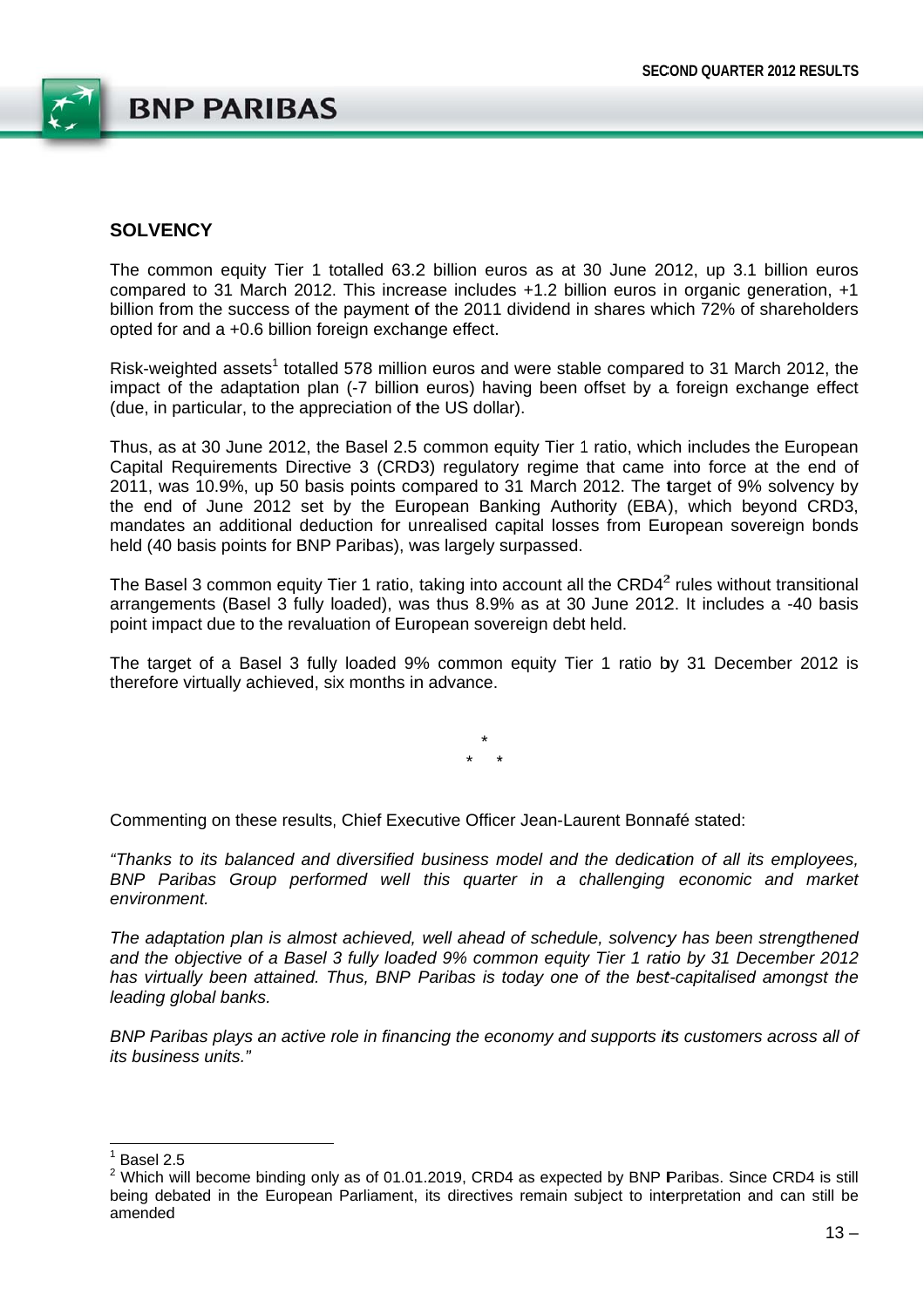

## **CONSOLIDATED PROFIT AND LOSS ACCOUNT**

|                                               | <b>2Q12</b> | <b>2Q11</b> | 2Q12/       | <b>1Q12</b> | 2Q12/     | 1H <sub>12</sub> | 1H11      | 1H12I     |
|-----------------------------------------------|-------------|-------------|-------------|-------------|-----------|------------------|-----------|-----------|
| €m                                            |             |             | <b>2Q11</b> |             | 1Q12      |                  |           | 1H11      |
| <b>Revenues</b>                               | 10,098      | 10,981      | $-8.0\%$    | 9,886       | $+2.1%$   | 19,984           | 22,666    | $-11.8%$  |
| Operating Expenses and Dep.                   | $-6,337$    | $-6,602$    | $-4.0%$     | $-6,847$    | $-7.4%$   | $-13,184$        | $-13,330$ | $-1.1%$   |
| <b>Gross Operating Income</b>                 | 3,761       | 4,379       | $-14.1%$    | 3,039       | $+23.8%$  | 6.800            | 9,336     | $-27.2%$  |
| Cost of Risk                                  | $-853$      | $-1,350$    | $-36.8%$    | $-945$      | $-9.7%$   | $-1,798$         | $-2,269$  | $-20.8%$  |
| Operating Income                              | 2,908       | 3,029       | $-4.0%$     | 2,094       | $+38.9%$  | 5,002            | 7,067     | $-29.2%$  |
| Share of Earnings of Associates               | 119         | 42          | n.s.        | 154         | $-22.7%$  | 273              | 137       | $+99.3%$  |
| Other Non Operating Items                     | $-42$       | 197         | n.s.        | 1,690       | n.s.      | 1,648            | 173       | n.S.      |
| Pre-Tax Income                                | 2,985       | 3,268       | $-8.7%$     | 3,938       | $-24.2%$  | 6,923            | 7,377     | $-6.2%$   |
| Corporate Income Tax                          | $-914$      | $-956$      | $-4.4%$     | $-927$      | $-1.4%$   | $-1.841$         | $-2,131$  | $-13.6%$  |
| Net Income Attributable to Minority Interests | $-223$      | $-184$      | $+21.2%$    | $-144$      | $+54.9%$  | $-367$           | $-502$    | $-26.9%$  |
| Net Income Attributable to Equity Holders     | 1,848       | 2,128       | $-13.2%$    | 2,867       | $-35.5%$  | 4,715            | 4,744     | $-0.6%$   |
| Cost/Income                                   | 62.8%       | 60.1%       | $+2.7$ pt   | 69.3%       | $-6.5$ pt | 66.0%            | 58.8%     | $+7.2$ pt |

BNP Paribas' financial disclosures for the second quarter 2012 are contained in this press release and in the presentation attached herewith.

All legally required disclosures, including the Registration document, are available online at http://invest.bnpparibas.com in the "Results" section and are made public by BNP Paribas pursuant to the requirements under Article L.451-1-2 of the French Monetary and Financial Code and Articles 222-1 et seg. of the Autorité des Marchés Financiers' general rules.

#### Press Contacts:

| ■ +33 1 40 14 21 06            |
|--------------------------------|
| ☎ +33 1 42 98 33 53            |
| ☎ +33 1 42 98 13 36            |
| ☎ +33 1 57 43 89 26            |
| $\bullet$ +33 1 57 43 06 63    |
| $\bullet$ +33 1 43 16 82 04    |
| ☎ +33 1 40 14 65 14            |
| ☎ +33 1 42 98 36 25            |
| $\textbf{1}$ +33 1 40 14 66 28 |
| ☎ +33 1 58 16 84 99            |
|                                |

antoine.sire@bnpparibas.com bertrand.cizeau@bnpparibas.com carine.lauru@bnpparibas.com isabelle.wolff@bnpparibas.com julie.beuter@bnpparibas.com iulia.boyce@bnpparibas.com pascal.henisse@bnpparibas.com malka.nusynowicz@bnpapribas.com loubna.sebti@bnpparibas.com anne-sophie.tremouille@bnpparibas.com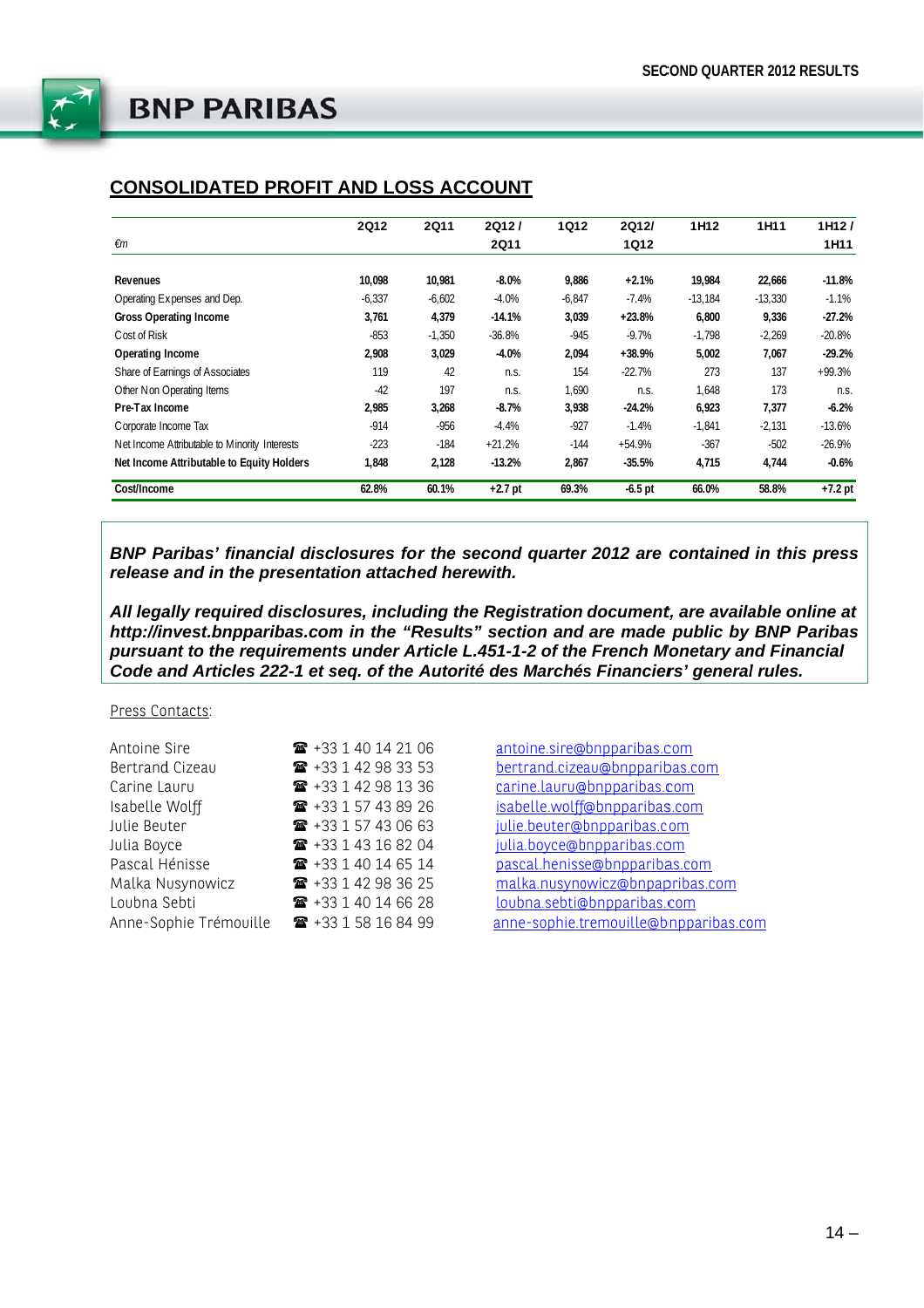

## 2Q12 - RESULTS BY CORE BUSINESSES

|                                 |              | Retail         | Investment       | CIB      | Operating        | Other             | Group    |
|---------------------------------|--------------|----------------|------------------|----------|------------------|-------------------|----------|
|                                 |              | <b>Banking</b> | <b>Solutions</b> |          | <b>Divisions</b> | <b>Activities</b> |          |
| €m                              |              |                |                  |          |                  |                   |          |
| Revenues                        |              | 6,097          | 1,566            | 2,230    | 9,893            | 205               | 10,098   |
|                                 | %Change/2Q11 | $-0.4%$        | $+2.2%$          | $-23.6%$ | $-6.4%$          | $-49.5%$          | $-8.0%$  |
|                                 | %Change/1Q12 | $-0.5%$        | $+3.0%$          | $-28.5%$ | $-8.1%$          | n.s.              | $+2.1%$  |
| Operating Expenses and Dep.     |              | $-3,679$       | $-1,068$         | $-1,397$ | $-6,144$         | $-193$            | $-6,337$ |
|                                 | %Change/2Q11 | $+0.3%$        | $+2.8%$          | $-13.4%$ | $-2.8%$          | $-31.3%$          | $-4.0%$  |
|                                 | %Change/1Q12 | $-0.3%$        | $+2.4%$          | $-26.2%$ | $-7.3%$          | $-13.1%$          | $-7.4%$  |
| <b>Gross Operating Income</b>   |              | 2,418          | 498              | 833      | 3,749            | 12                | 3,761    |
|                                 | %Change/2Q11 | $-1.4%$        | $+0.8%$          | $-36.3%$ | $-11.9%$         | $-90.4%$          | $-14.1%$ |
|                                 | %Change/1Q12 | $-0.8%$        | $+4.2%$          | $-32.2%$ | $-9.5%$          | n.s.              | +23.8%   |
| Cost of Risk                    |              | $-833$         | $-3$             | $-19$    | $-855$           | $\overline{2}$    | $-853$   |
|                                 | %Change/2Q11 | $-4.1%$        | $-84.2%$         | n.s.     | $-1.2%$          | n.s.              | $-36.8%$ |
|                                 | %Change/1Q12 | $+0.7%$        | $-72.7%$         | $-75.6%$ | $-6.7%$          | n.s.              | $-9.7%$  |
| Operating Income                |              | 1,585          | 495              | 814      | 2,894            | 14                | 2,908    |
|                                 | %Change/2Q11 | $+0.1%$        | $+4.2%$          | $-38.8%$ | $-14.6%$         | n.s.              | $-4.0%$  |
|                                 | %Change/1Q12 | $-16%$         | $+6.0%$          | $-29.3%$ | $-10.3%$         | n.s.              | +38.9%   |
| Share of Earnings of Associates |              | 47             | 35               | 6        | 88               | 31                | 119      |
| Other Non Operating Items       |              | $\overline{4}$ |                  |          | 6                | $-48$             | $-42$    |
| Pre-Tax Income                  |              | 1,636          | 531              | 821      | 2,988            | $-3$              | 2,985    |
|                                 | %Change/2Q11 | $+0.7%$        | $-0.4%$          | $-40.1%$ | $-15.3%$         | $-98.8%$          | $-8.7%$  |
|                                 | %Change/1Q12 | $-2.0%$        | +9.9%            | $-29.6%$ | $-10.0%$         | n.s.              | $-24.2%$ |

| <b>Solutions</b><br><b>Activities</b><br>Banking<br><b>Divisions</b><br>€m<br>1,566<br>2,230<br>9,893<br>205<br>Revenues<br>6,097<br>2Q11<br>6,122<br>1,533<br>2,920<br>10,575<br>406<br>1Q12<br>6,127<br>1,521<br>10,769<br>$-883$<br>3,121<br>$-3,679$<br>$-193$<br>Operating Expenses and Dep.<br>$-1,068$<br>$-1,397$<br>$-6,144$<br>2Q11<br>$-3,669$<br>$-1,039$<br>$-6,321$<br>$-281$<br>$-1,613$<br>1Q12<br>$-3,690$<br>$-1,043$<br>$-1,892$<br>$-6,625$<br>$-222$<br><b>Gross Operating Income</b><br>833<br>3,749<br>12<br>2,418<br>498<br>2Q11<br>2,453<br>494<br>1,307<br>4,254<br>125<br>1Q12<br>2,437<br>478<br>1,229<br>4,144<br>$-1,105$<br>Cost of Risk<br>$-833$<br>$-19$<br>2<br>$-3$<br>$-855$<br>2Q11<br>$-869$<br>23<br>$-865$<br>$-19$<br>$-485$<br>$-827$<br>$-11$<br>$-78$<br>$-916$<br>$-29$<br>1Q12<br>Operating Income<br>1,585<br>814<br>2,894<br>14<br>495<br>2Q11<br>1,584<br>475<br>1,330<br>3,389<br>$-360$<br>1Q12<br>1,610<br>467<br>1,151<br>3,228<br>$-1,134$<br>Share of Earnings of Associates<br>47<br>35<br>88<br>31<br>6<br><b>2Q11</b><br>38<br>33<br>-8<br>13<br>4<br>1Q12<br>55<br>9<br>14<br>78<br>76<br>Other Non Operating Items<br>1<br>$\mathbf{1}$<br>$-48$<br>4<br>6<br><b>2Q11</b><br>$\overline{7}$<br>66<br>27<br>97<br>100<br>5<br>$\overline{7}$<br>$\overline{2}$<br>1,676<br>1Q12<br>14<br>Pre-Tax Income<br>531<br>821<br>2,988<br>$-3$<br>1,636 | Retail | Investment | <b>CIB</b> | Operating | Other | Group    |
|-------------------------------------------------------------------------------------------------------------------------------------------------------------------------------------------------------------------------------------------------------------------------------------------------------------------------------------------------------------------------------------------------------------------------------------------------------------------------------------------------------------------------------------------------------------------------------------------------------------------------------------------------------------------------------------------------------------------------------------------------------------------------------------------------------------------------------------------------------------------------------------------------------------------------------------------------------------------------------------------------------------------------------------------------------------------------------------------------------------------------------------------------------------------------------------------------------------------------------------------------------------------------------------------------------------------------------------------------------------------------------------------------------------|--------|------------|------------|-----------|-------|----------|
|                                                                                                                                                                                                                                                                                                                                                                                                                                                                                                                                                                                                                                                                                                                                                                                                                                                                                                                                                                                                                                                                                                                                                                                                                                                                                                                                                                                                             |        |            |            |           |       |          |
|                                                                                                                                                                                                                                                                                                                                                                                                                                                                                                                                                                                                                                                                                                                                                                                                                                                                                                                                                                                                                                                                                                                                                                                                                                                                                                                                                                                                             |        |            |            |           |       |          |
|                                                                                                                                                                                                                                                                                                                                                                                                                                                                                                                                                                                                                                                                                                                                                                                                                                                                                                                                                                                                                                                                                                                                                                                                                                                                                                                                                                                                             |        |            |            |           |       | 10,098   |
|                                                                                                                                                                                                                                                                                                                                                                                                                                                                                                                                                                                                                                                                                                                                                                                                                                                                                                                                                                                                                                                                                                                                                                                                                                                                                                                                                                                                             |        |            |            |           |       | 10,981   |
|                                                                                                                                                                                                                                                                                                                                                                                                                                                                                                                                                                                                                                                                                                                                                                                                                                                                                                                                                                                                                                                                                                                                                                                                                                                                                                                                                                                                             |        |            |            |           |       | 9,886    |
|                                                                                                                                                                                                                                                                                                                                                                                                                                                                                                                                                                                                                                                                                                                                                                                                                                                                                                                                                                                                                                                                                                                                                                                                                                                                                                                                                                                                             |        |            |            |           |       | $-6,337$ |
|                                                                                                                                                                                                                                                                                                                                                                                                                                                                                                                                                                                                                                                                                                                                                                                                                                                                                                                                                                                                                                                                                                                                                                                                                                                                                                                                                                                                             |        |            |            |           |       | $-6,602$ |
|                                                                                                                                                                                                                                                                                                                                                                                                                                                                                                                                                                                                                                                                                                                                                                                                                                                                                                                                                                                                                                                                                                                                                                                                                                                                                                                                                                                                             |        |            |            |           |       | $-6,847$ |
|                                                                                                                                                                                                                                                                                                                                                                                                                                                                                                                                                                                                                                                                                                                                                                                                                                                                                                                                                                                                                                                                                                                                                                                                                                                                                                                                                                                                             |        |            |            |           |       | 3,761    |
|                                                                                                                                                                                                                                                                                                                                                                                                                                                                                                                                                                                                                                                                                                                                                                                                                                                                                                                                                                                                                                                                                                                                                                                                                                                                                                                                                                                                             |        |            |            |           |       | 4,379    |
|                                                                                                                                                                                                                                                                                                                                                                                                                                                                                                                                                                                                                                                                                                                                                                                                                                                                                                                                                                                                                                                                                                                                                                                                                                                                                                                                                                                                             |        |            |            |           |       | 3,039    |
|                                                                                                                                                                                                                                                                                                                                                                                                                                                                                                                                                                                                                                                                                                                                                                                                                                                                                                                                                                                                                                                                                                                                                                                                                                                                                                                                                                                                             |        |            |            |           |       | $-853$   |
|                                                                                                                                                                                                                                                                                                                                                                                                                                                                                                                                                                                                                                                                                                                                                                                                                                                                                                                                                                                                                                                                                                                                                                                                                                                                                                                                                                                                             |        |            |            |           |       | $-1,350$ |
|                                                                                                                                                                                                                                                                                                                                                                                                                                                                                                                                                                                                                                                                                                                                                                                                                                                                                                                                                                                                                                                                                                                                                                                                                                                                                                                                                                                                             |        |            |            |           |       | $-945$   |
|                                                                                                                                                                                                                                                                                                                                                                                                                                                                                                                                                                                                                                                                                                                                                                                                                                                                                                                                                                                                                                                                                                                                                                                                                                                                                                                                                                                                             |        |            |            |           |       | 2,908    |
|                                                                                                                                                                                                                                                                                                                                                                                                                                                                                                                                                                                                                                                                                                                                                                                                                                                                                                                                                                                                                                                                                                                                                                                                                                                                                                                                                                                                             |        |            |            |           |       | 3,029    |
|                                                                                                                                                                                                                                                                                                                                                                                                                                                                                                                                                                                                                                                                                                                                                                                                                                                                                                                                                                                                                                                                                                                                                                                                                                                                                                                                                                                                             |        |            |            |           |       | 2,094    |
|                                                                                                                                                                                                                                                                                                                                                                                                                                                                                                                                                                                                                                                                                                                                                                                                                                                                                                                                                                                                                                                                                                                                                                                                                                                                                                                                                                                                             |        |            |            |           |       | 119      |
|                                                                                                                                                                                                                                                                                                                                                                                                                                                                                                                                                                                                                                                                                                                                                                                                                                                                                                                                                                                                                                                                                                                                                                                                                                                                                                                                                                                                             |        |            |            |           |       | 42       |
|                                                                                                                                                                                                                                                                                                                                                                                                                                                                                                                                                                                                                                                                                                                                                                                                                                                                                                                                                                                                                                                                                                                                                                                                                                                                                                                                                                                                             |        |            |            |           |       | 154      |
|                                                                                                                                                                                                                                                                                                                                                                                                                                                                                                                                                                                                                                                                                                                                                                                                                                                                                                                                                                                                                                                                                                                                                                                                                                                                                                                                                                                                             |        |            |            |           |       | $-42$    |
|                                                                                                                                                                                                                                                                                                                                                                                                                                                                                                                                                                                                                                                                                                                                                                                                                                                                                                                                                                                                                                                                                                                                                                                                                                                                                                                                                                                                             |        |            |            |           |       | 197      |
|                                                                                                                                                                                                                                                                                                                                                                                                                                                                                                                                                                                                                                                                                                                                                                                                                                                                                                                                                                                                                                                                                                                                                                                                                                                                                                                                                                                                             |        |            |            |           |       | 1,690    |
|                                                                                                                                                                                                                                                                                                                                                                                                                                                                                                                                                                                                                                                                                                                                                                                                                                                                                                                                                                                                                                                                                                                                                                                                                                                                                                                                                                                                             |        |            |            |           |       | 2,985    |
| <b>2Q11</b><br>1,624<br>533<br>3,527<br>$-259$<br>1,370                                                                                                                                                                                                                                                                                                                                                                                                                                                                                                                                                                                                                                                                                                                                                                                                                                                                                                                                                                                                                                                                                                                                                                                                                                                                                                                                                     |        |            |            |           |       | 3,268    |
| 1Q12<br>1,670<br>483<br>1,167<br>3,320<br>618                                                                                                                                                                                                                                                                                                                                                                                                                                                                                                                                                                                                                                                                                                                                                                                                                                                                                                                                                                                                                                                                                                                                                                                                                                                                                                                                                               |        |            |            |           |       | 3,938    |
| Corporate Income Tax                                                                                                                                                                                                                                                                                                                                                                                                                                                                                                                                                                                                                                                                                                                                                                                                                                                                                                                                                                                                                                                                                                                                                                                                                                                                                                                                                                                        |        |            |            |           |       | $-914$   |
| Net Income Attributable to Minority Interests                                                                                                                                                                                                                                                                                                                                                                                                                                                                                                                                                                                                                                                                                                                                                                                                                                                                                                                                                                                                                                                                                                                                                                                                                                                                                                                                                               |        |            |            |           |       | $-223$   |
| Net Income Attributable to Equity Holders                                                                                                                                                                                                                                                                                                                                                                                                                                                                                                                                                                                                                                                                                                                                                                                                                                                                                                                                                                                                                                                                                                                                                                                                                                                                                                                                                                   |        |            |            |           |       | 1,848    |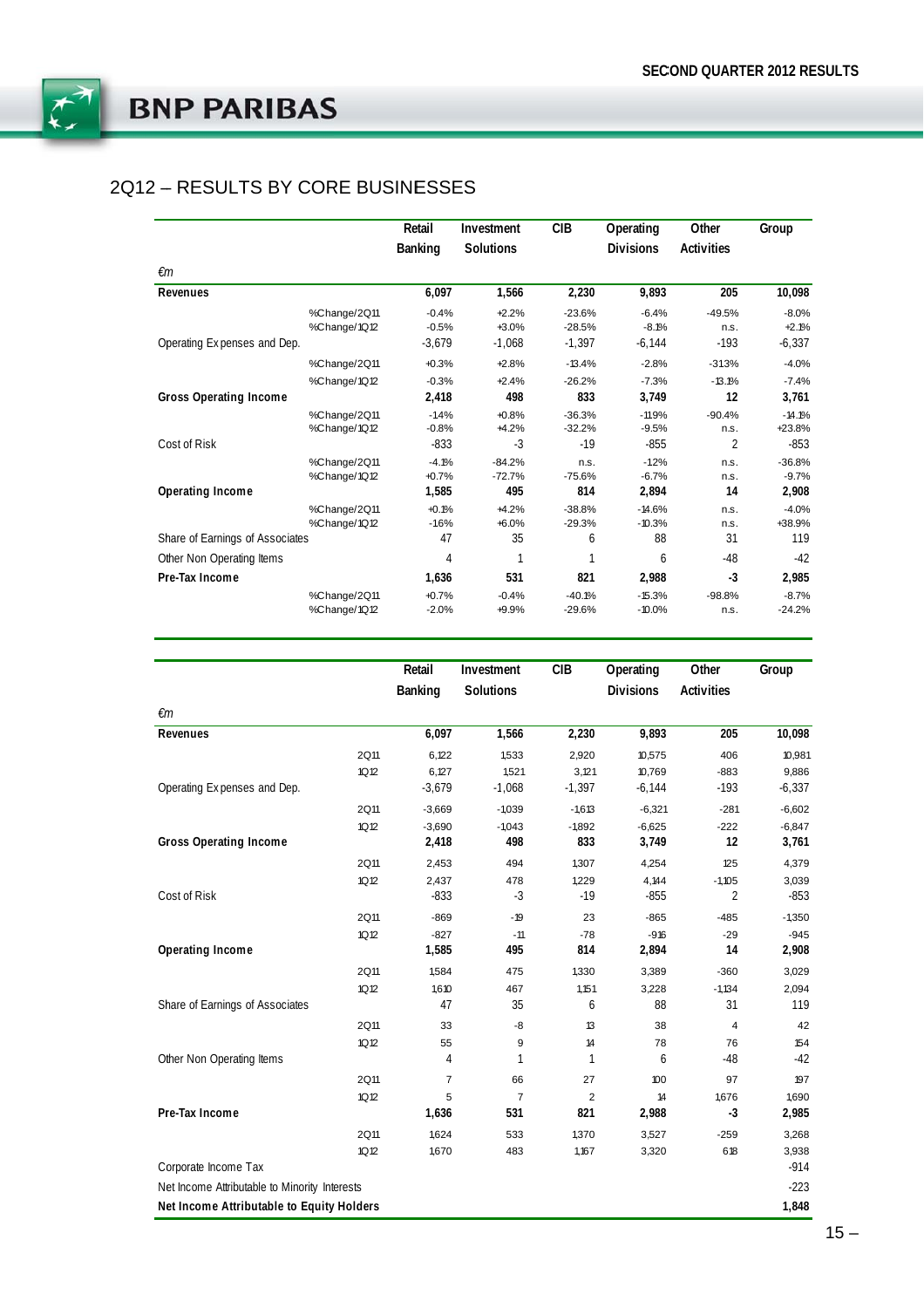

## **1H12 - RESULTS BY CORE BUSINESSES**

|                                               |              | Retail         | Investment | CIB      | Operating        | Other      | Group     |
|-----------------------------------------------|--------------|----------------|------------|----------|------------------|------------|-----------|
|                                               |              | <b>Banking</b> | Solutions  |          | <b>Divisions</b> | Activities |           |
| €m                                            |              |                |            |          |                  |            |           |
| Revenues                                      |              | 12,224         | 3,087      | 5,351    | 20,662           | $-678$     | 19,984    |
|                                               | %Change/1H11 | $-0.7%$        | $+1.1%$    | $-16.7%$ | $-5.2%$          | n.s.       | $-11.8%$  |
| Operating Expenses and Dep.                   |              | $-7,369$       | $-2,111$   | $-3,289$ | $-12,769$        | $-415$     | $-13,184$ |
|                                               | %Change/1H11 | $+1.1%$        | $+1.4%$    | $-4.3%$  | $-0.3%$          | $-20.5%$   | $-1.1%$   |
| <b>Gross Operating Income</b>                 |              | 4,855          | 976        | 2,062    | 7,893            | $-1,093$   | 6,800     |
|                                               | %Change/1H11 | $-3.3%$        | $+0.3%$    | $-31.0%$ | $-12.1%$         | n.s.       | $-27.2%$  |
| Cost of Risk                                  |              | $-1,660$       | $-14$      | -97      | $-1,771$         | $-27$      | $-1,798$  |
|                                               | %Change/1H11 | $-8.0%$        | $+0.0%$    | n.s.     | $-2.3%$          | $-94.1%$   | $-20.8%$  |
| Operating Income                              |              | 3,195          | 962        | 1,965    | 6,122            | $-1,120$   | 5,002     |
|                                               | %Change/1H11 | $-0.6%$        | $+0.3%$    | $-34.4%$ | $-14.6%$         | n.s.       | $-29.2%$  |
| Share of Earnings of Associates               |              | 102            | 44         | 20       | 166              | 107        | 273       |
| Other Non Operating Items                     |              | 9              | 8          | 3        | 20               | 1,628      | 1,648     |
| Pre-Tax Income                                |              | 3,306          | 1,014      | 1,988    | 6,308            | 615        | 6,923     |
|                                               | %Change/1H11 | $+0.2%$        | $-4.8%$    | $-34.8%$ | $-14.9%$         | n.s.       | $-6.2%$   |
| Corporate Income Tax                          |              |                |            |          |                  |            | $-1,841$  |
| Net Income Attributable to Minority Interests |              |                |            |          |                  |            | $-367$    |
| Net Income Attributable to Equity Holders     |              |                |            |          |                  |            | 4,715     |
| Annualised ROE After Tax                      |              |                |            |          |                  |            |           |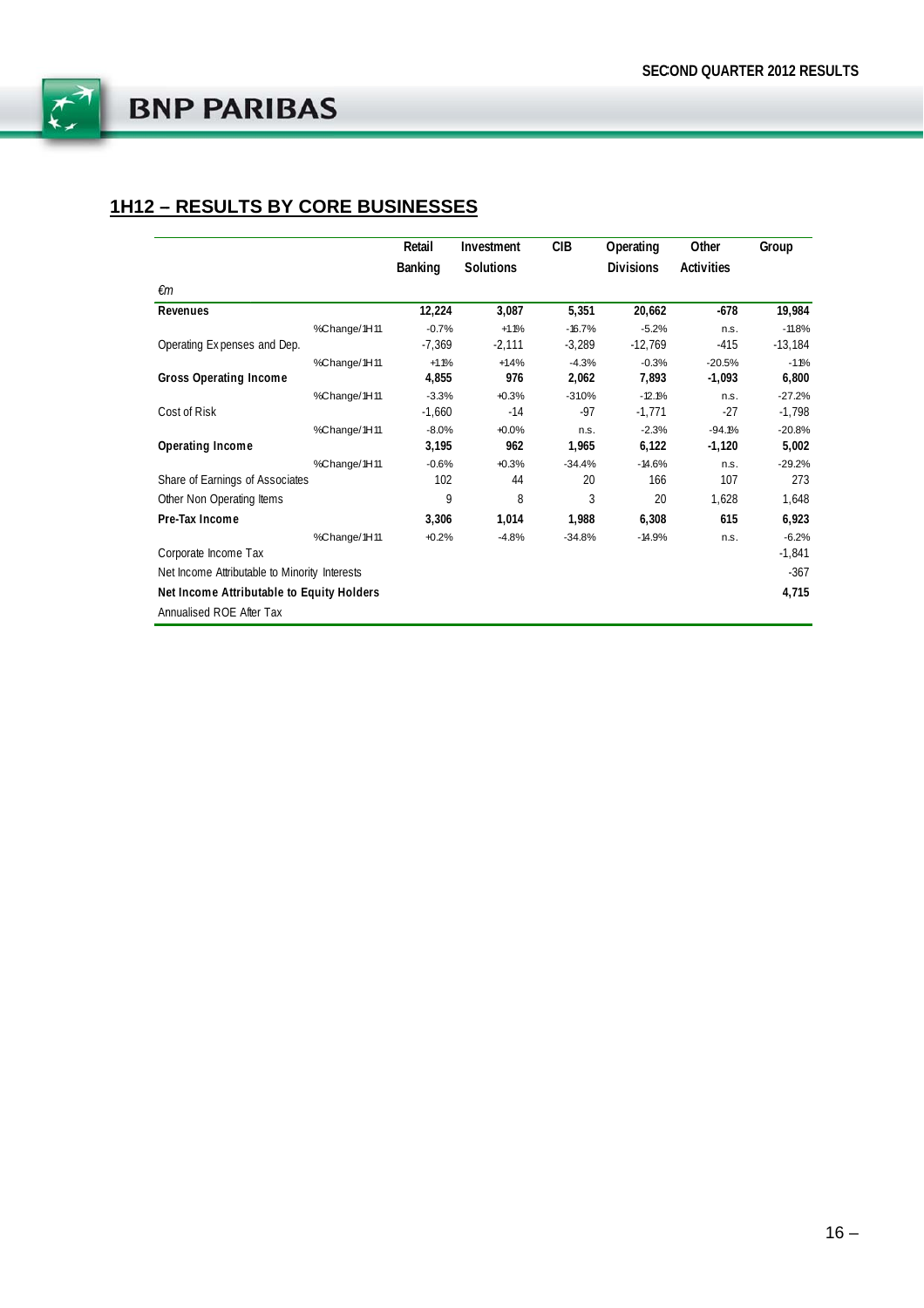

# **QUARTERLY SERIES**

| €m                                            | <b>2Q12</b> | <b>1Q12</b> | 4Q11     | <b>3Q11</b> | <b>2Q11</b> | 1Q11     |
|-----------------------------------------------|-------------|-------------|----------|-------------|-------------|----------|
| <b>GROUP</b>                                  |             |             |          |             |             |          |
| Revenues                                      | 10.098      | 9,886       | 9,686    | 10,032      | 10,981      | 11,685   |
| Operating Expenses and Dep.                   | $-6.337$    | $-6.847$    | $-6.678$ | $-6.108$    | $-6.602$    | $-6.728$ |
| <b>Gross Operating Income</b>                 | 3,761       | 3,039       | 3.008    | 3,924       | 4,379       | 4,957    |
| Cost of Risk                                  | $-853$      | $-945$      | $-1.518$ | $-3.010$    | $-1.350$    | $-919$   |
| Operating Income                              | 2,908       | 2,094       | 1.490    | 914         | 3,029       | 4,038    |
| Share of Earnings of Associates               | 119         | 154         | $-37$    | $-20$       | 42          | 95       |
| Other Non Operating Items                     | $-42$       | 1.690       | $-127$   | 54          | 197         | $-24$    |
| Pre-Tax Income                                | 2,985       | 3,938       | 1,326    | 948         | 3,268       | 4,109    |
| Corporate Income Tax                          | $-914$      | $-927$      | $-386$   | $-240$      | -956        | $-1,175$ |
| Net Income Attributable to Minority Interests | $-223$      | $-144$      | $-175$   | $-167$      | -184        | $-318$   |
| Net Income Attributable to Equity Holders     | 1.848       | 2.867       | 765      | 541         | 2.128       | 2,616    |
| Cost/Income                                   | 62.8%       | 69.3%       | 68.9%    | 60.9%       | 60.1%       | 57.6%    |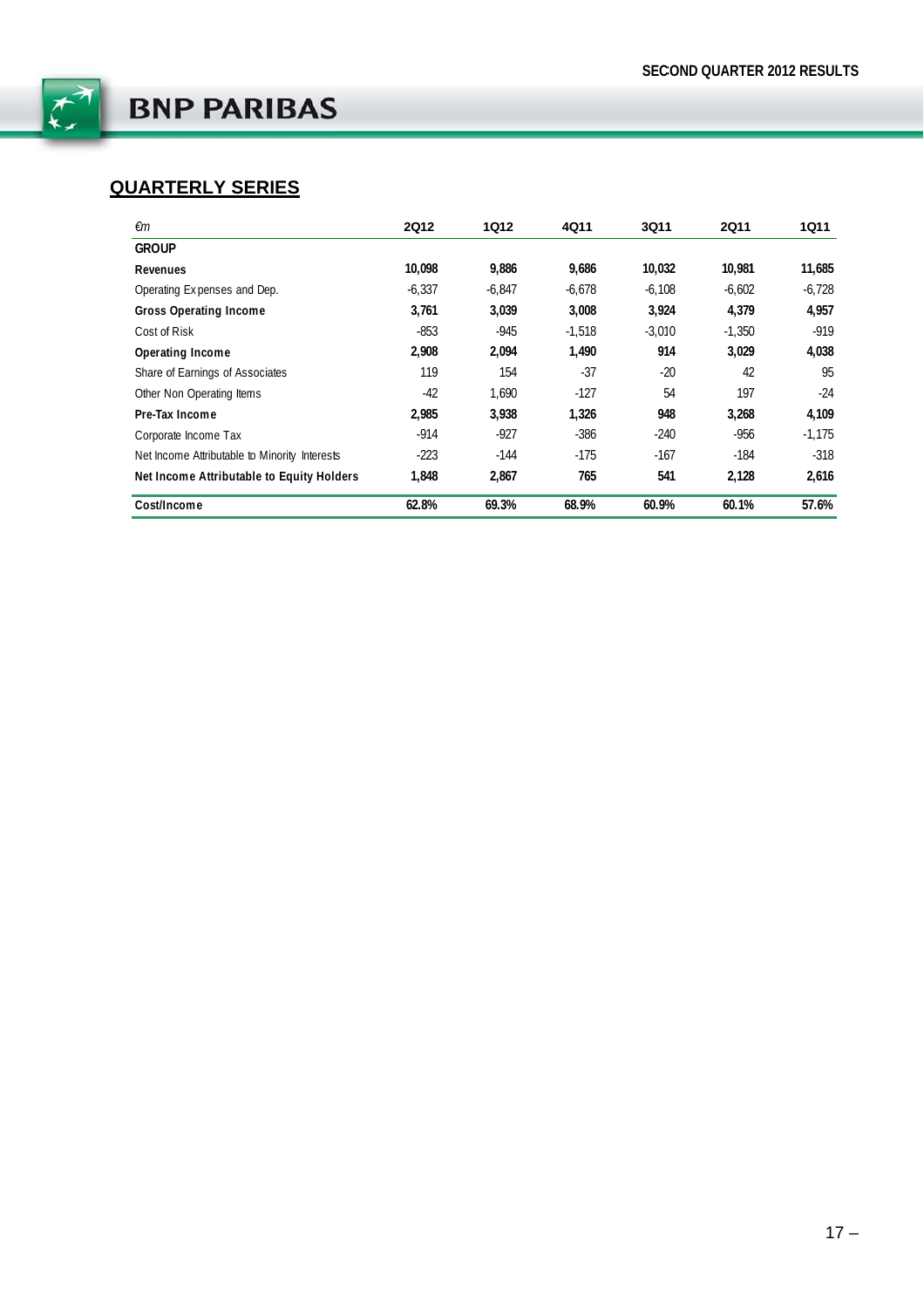

| €m                                                                                                                       | 2012         | 1012           | 4011     | 3011           | 2011           | 1011     |
|--------------------------------------------------------------------------------------------------------------------------|--------------|----------------|----------|----------------|----------------|----------|
| RETAIL BANKING (including 100% of Private Banking in France, Italy, Belgium and Luxembourg)* Excluding PEL/CEL Effects   |              |                |          |                |                |          |
| Revenues                                                                                                                 | 6,259        | 6,260          | 6,132    | 6,143          | 6,230          | 6,301    |
| Operating Expenses and Dep.                                                                                              | $-3,735$     | $-3,743$       | $-3,932$ | $-3,766$       | $-3,726$       | $-3,674$ |
| <b>Gross Operating Income</b>                                                                                            | 2,524        | 2,517          | 2,200    | 2,377          | 2,504          | 2,627    |
| Cost of Risk                                                                                                             | $-832$       | $-827$         | $-918$   | $-845$         | $-869$         | $-936$   |
| Operating Income                                                                                                         | 1,692        | 1,690          | 1,282    | 1,532          | 1,635          | 1,691    |
| Non Operating Items                                                                                                      | 51           | 60             | 97       | 83             | 40             | 43       |
| Pre-Tax Income                                                                                                           | 1,743        | 1,750          | 1,379    | 1,615          | 1,675          | 1,734    |
| Income Attributable to Investment Solutions                                                                              | $-53$        | $-57$          | $-46$    | $-45$          | $-57$          | $-58$    |
| Pre-Tax Income of Retail Banking                                                                                         | 1,690        | 1,693          | 1,333    | 1,570          | 1,618          | 1,676    |
| Allocated Equity (€bn, year to date)                                                                                     | 33.7         | 34.0           | 32.9     | 32.9           | 32.7           | 32.8     |
| €m                                                                                                                       | 2012         | 1012           | 4Q11     | 3Q11           | 2011           | 1011     |
| RETAIL BANKING (including 2/3 of Private Banking in France, Italy, Belgium and Luxembourg)                               |              |                |          |                |                |          |
| Revenues                                                                                                                 | 6,097        | 6,127          | 6,006    | 6,045          | 6,122          | 6,188    |
| Operating Expenses and Dep.                                                                                              | $-3,679$     | $-3,690$       | $-3,878$ | $-3,710$       | $-3,669$       | $-3,621$ |
| <b>Gross Operating Income</b>                                                                                            | 2,418        | 2,437          | 2,128    | 2,335          | 2,453          | 2,567    |
| Cost of Risk                                                                                                             | $-833$       | $-827$         | $-916$   | $-844$         | $-869$         | $-936$   |
| Operating Income                                                                                                         | 1,585        | 1,610          | 1,212    | 1,491          | 1,584          | 1,631    |
| Non Operating Items                                                                                                      | 51           | 60             | 97       | 82             | 40             | 43       |
| Pre-Tax Income                                                                                                           | 1,636        | 1,670          | 1,309    | 1,573          | 1,624          | 1,674    |
| Allocated Equity (€bn, year to date)                                                                                     | 33.7         | 34.0           | 32.9     | 32.9           | 32.7           | 32.8     |
| €m                                                                                                                       | 2012         | 1012           | 4011     | 3011           | 2011           | 1011     |
| DOMESTIC MARKETS (including 100% of Private Banking in France, Italy, Belgium and Luxembourg)* Excluding PEL/CEL Effects |              |                |          |                |                |          |
| Revenues                                                                                                                 | 3,961        | 4,023          | 3,885    | 3,932          | 3,970          | 4,008    |
| Operating Expenses and Dep.                                                                                              | $-2,467$     | $-2,441$       | $-2,642$ | $-2,554$       | $-2,503$       | $-2,461$ |
| <b>Gross Operating Income</b>                                                                                            | 1,494        | 1,582          | 1,243    | 1,378          | 1,467          | 1,547    |
| Cost of Risk                                                                                                             | $-381$       | $-364$         | $-380$   | $-344$         | $-354$         | $-327$   |
| <b>Operating Income</b>                                                                                                  | 1,113        | 1,218          | 863      | 1,034          | 1,113          | 1,220    |
| <b>Associated Companies</b>                                                                                              | 10           | 11             | $-4$     | 9              | 3              | 12       |
| Other Non Operating Items                                                                                                | $\mathbf{0}$ | 3              | 5        | $\overline{2}$ | $\overline{7}$ | $-2$     |
| Pre-Tax Income                                                                                                           | 1,123        | 1,232          | 864      | 1,045          | 1,123          | 1,230    |
| Income Attributable to Investment Solutions                                                                              | $-53$        | $-57$          | $-46$    | $-45$          | $-57$          | $-58$    |
| Pre-Tax Income of Domestic Markets                                                                                       | 1,070        | 1,175          | 818      | 1,000          | 1,066          | 1,172    |
| Allocated Equity (€bn, year to date)                                                                                     | 21.3         | 21.5           | 21.0     | 20.9           | 20.7           | 20.6     |
| €m                                                                                                                       | 2012         | 1012           | 4011     | 3011           | 2011           | 1011     |
| DOMESTIC MARKETS (including 2/3 of Private Banking in France, Italy, Belgium and Luxembourg)                             |              |                |          |                |                |          |
| Revenues                                                                                                                 | 3,799        | 3,890          | 3,759    | 3,834          | 3,862          | 3,895    |
| Operating Expenses and Dep.                                                                                              | $-2,411$     | $-2,388$       | $-2,588$ | $-2,498$       | $-2,446$       | $-2,408$ |
| <b>Gross Operating Income</b>                                                                                            | 1,388        | 1,502          | 1,171    | 1,336          | 1,416          | 1,487    |
| Cost of Risk                                                                                                             | $-382$       | $-364$         | $-378$   | $-343$         | $-354$         | $-327$   |
| Operating Income                                                                                                         | 1,006        | 1,138          | 793      | 993            | 1,062          | 1,160    |
| Associated Companies                                                                                                     | 10           | 11             | $-4$     | 8              | 3              | 12       |
| Other Non Operating Items                                                                                                | $\mathbf 0$  | $\overline{3}$ | 5        | $\sqrt{2}$     | $\overline{7}$ | $-2$     |
| Pre-Tax Income                                                                                                           | 1,016        | 1,152          | 794      | 1,003          | 1,072          | 1,170    |
| Allocated Equity (€bn, year to date)                                                                                     | 21.3         | 21.5           | 21.0     | 20.9           | 20.7           | 20.6     |

*\* Includin ng 100% of Pri ivate Banking for Revenues s down to Pre--tax income lin ne items*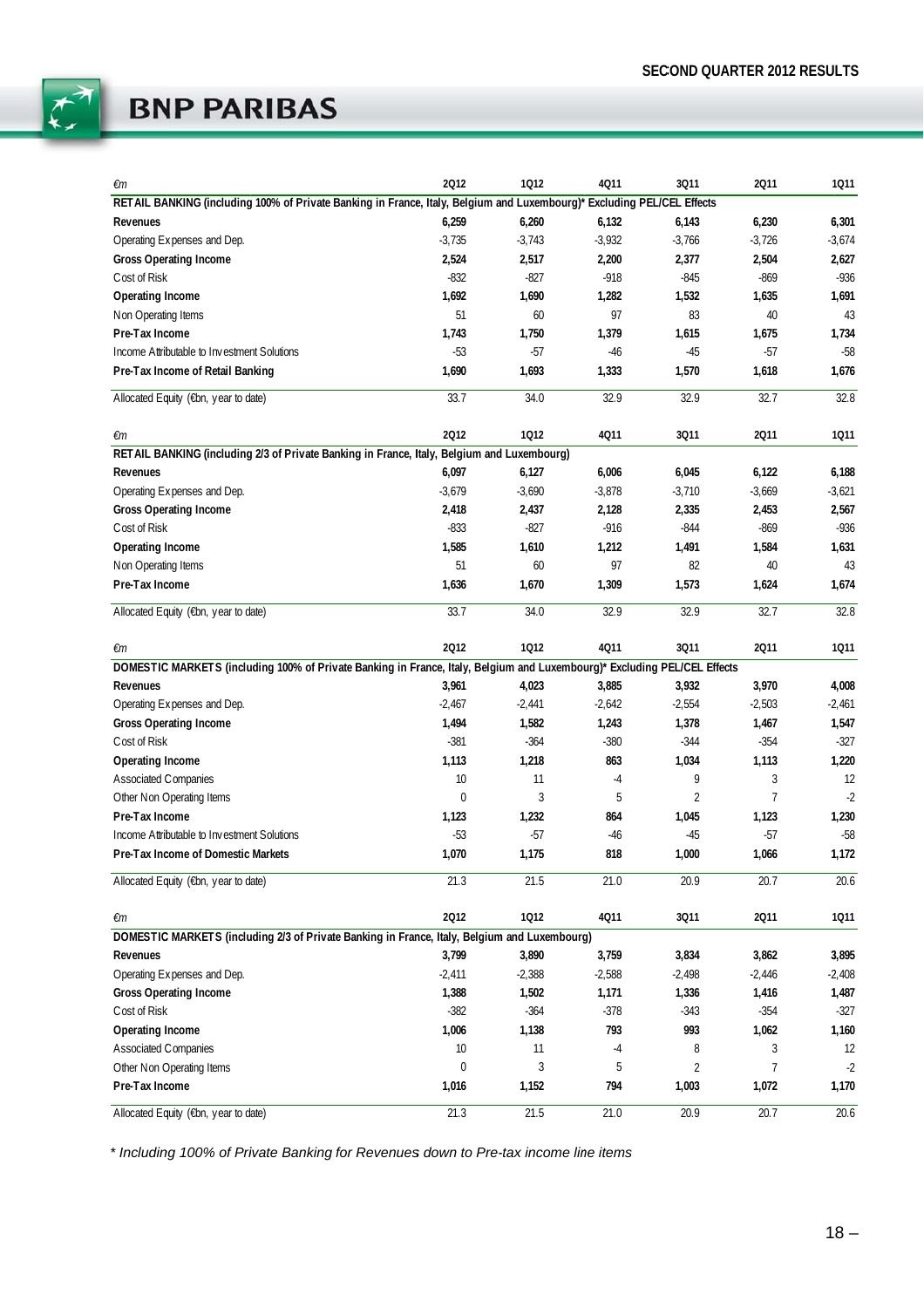

| €m                                                                                             | 2012         | 1012         | 4011         | 3011         | 2011        | 1011           |
|------------------------------------------------------------------------------------------------|--------------|--------------|--------------|--------------|-------------|----------------|
| FRENCH RETAIL BANKING (including 100% of Private Banking in France)*                           |              |              |              |              |             |                |
| Revenues                                                                                       | 1,716        | 1,790        | 1,673        | 1,751        | 1,790       | 1,806          |
| Incl. Net Interest Income                                                                      | 1,020        | 1,071        | 989          | 1,046        | 1,054       | 1,060          |
| Incl. Commissions                                                                              | 696          | 719          | 684          | 705          | 736         | 746            |
| Operating Expenses and Dep.                                                                    | $-1,098$     | $-1,090$     | $-1,190$     | $-1,168$     | $-1,116$    | $-1,099$       |
| <b>Gross Operating Income</b>                                                                  | 618          | 700          | 483          | 583          | 674         | 707            |
| Cost of Risk                                                                                   | $-85$        | $-84$        | $-85$        | $-69$        | $-81$       | $-80$          |
| <b>Operating Income</b>                                                                        | 533          | 616          | 398          | 514          | 593         | 627            |
| Non Operating Items                                                                            | $\mathbf{1}$ | $\mathbf 0$  | $\mathbf{1}$ | $\mathbf{1}$ | $\mathbf 0$ | $\overline{1}$ |
| Pre-Tax Income                                                                                 | 534          | 616          | 399          | 515          | 593         | 628            |
| Income Attributable to Investment Solutions                                                    | $-30$        | $-34$        | $-28$        | $-28$        | $-34$       | $-34$          |
| Pre-Tax Income of French Retail Banking                                                        | 504          | 582          | 371          | 487          | 559         | 594            |
| Allocated Equity (€bn, year to date)                                                           | 7.8          | 7.9          | 7.6          | 7.6          | 7.4         | 7.3            |
| €m                                                                                             | 2012         | 1012         | 4011         | 3011         | 2011        | 1011           |
| FRENCH RETAIL BANKING (including 100% of Private Banking in France)* Excluding PEL/CEL Effects |              |              |              |              |             |                |
| Revenues                                                                                       | 1,770        | 1,813        | 1,697        | 1,748        | 1,784       | 1,808          |
| Incl. Net Interest Income                                                                      | 1,074        | 1,094        | 1,013        | 1,043        | 1,048       | 1,062          |
| Incl. Commissions                                                                              | 696          | 719          | 684          | 705          | 736         | 746            |
| Operating Expenses and Dep.                                                                    | $-1,098$     | $-1,090$     | $-1,190$     | $-1,168$     | $-1,116$    | $-1,099$       |
| <b>Gross Operating Income</b>                                                                  | 672          | 723          | 507          | 580          | 668         | 709            |
| Cost of Risk                                                                                   | $-85$        | $-84$        | $-85$        | $-69$        | $-81$       | $-80$          |
| Operating Income                                                                               | 587          | 639          | 422          | 511          | 587         | 629            |
| Non Operating Items                                                                            | 1            | $\mathbf{0}$ | $\mathbf{1}$ | $\mathbf{1}$ | $\mathbf 0$ | $\mathbf{1}$   |
| Pre-Tax Income                                                                                 | 588          | 639          | 423          | 512          | 587         | 630            |
| Income Attributable to Investment Solutions                                                    | $-30$        | $-34$        | $-28$        | $-28$        | $-34$       | $-34$          |
| Pre-Tax Income of French Retail Banking                                                        | 558          | 605          | 395          | 484          | 553         | 596            |
| Allocated Equity (€bn, year to date)                                                           | 7.8          | 7.9          | 7.6          | 7.6          | 7.4         | 7.3            |
| €m                                                                                             | 2012         | 1012         | 4Q11         | 3011         | 2011        | 1011           |
| FRENCH RETAIL BANKING (including 2/3 of Private Banking in France)                             |              |              |              |              |             |                |
| Revenues                                                                                       | 1,658        | 1,730        | 1,618        | 1,695        | 1,728       | 1,745          |
| Operating Expenses and Dep.                                                                    | $-1,069$     | $-1,064$     | $-1,163$     | $-1,139$     | $-1,088$    | $-1,072$       |
| <b>Gross Operating Income</b>                                                                  | 589          | 666          | 455          | 556          | 640         | 673            |
| Cost of Risk                                                                                   | $-86$        | $-84$        | $-85$        | $-69$        | $-81$       | $-80$          |
| Operating Income                                                                               | 503          | 582          | 370          | 487          | 559         | 593            |
| Non Operating Items                                                                            | 1            | $\mathbf 0$  | $\mathbf{1}$ | $\mathbf 0$  | 0           | $\mathbf{1}$   |
| Pre-Tax Income                                                                                 | 504          | 582          | 371          | 487          | 559         | 594            |
| Allocated Equity (€bn, year to date)                                                           | 7.8          | 7.9          | 7.6          | 7.6          | 7.4         | 7.3            |

*\* Includin ng 100% of Pri ivate Banking for Revenues s down to Pre--tax income lin ne items*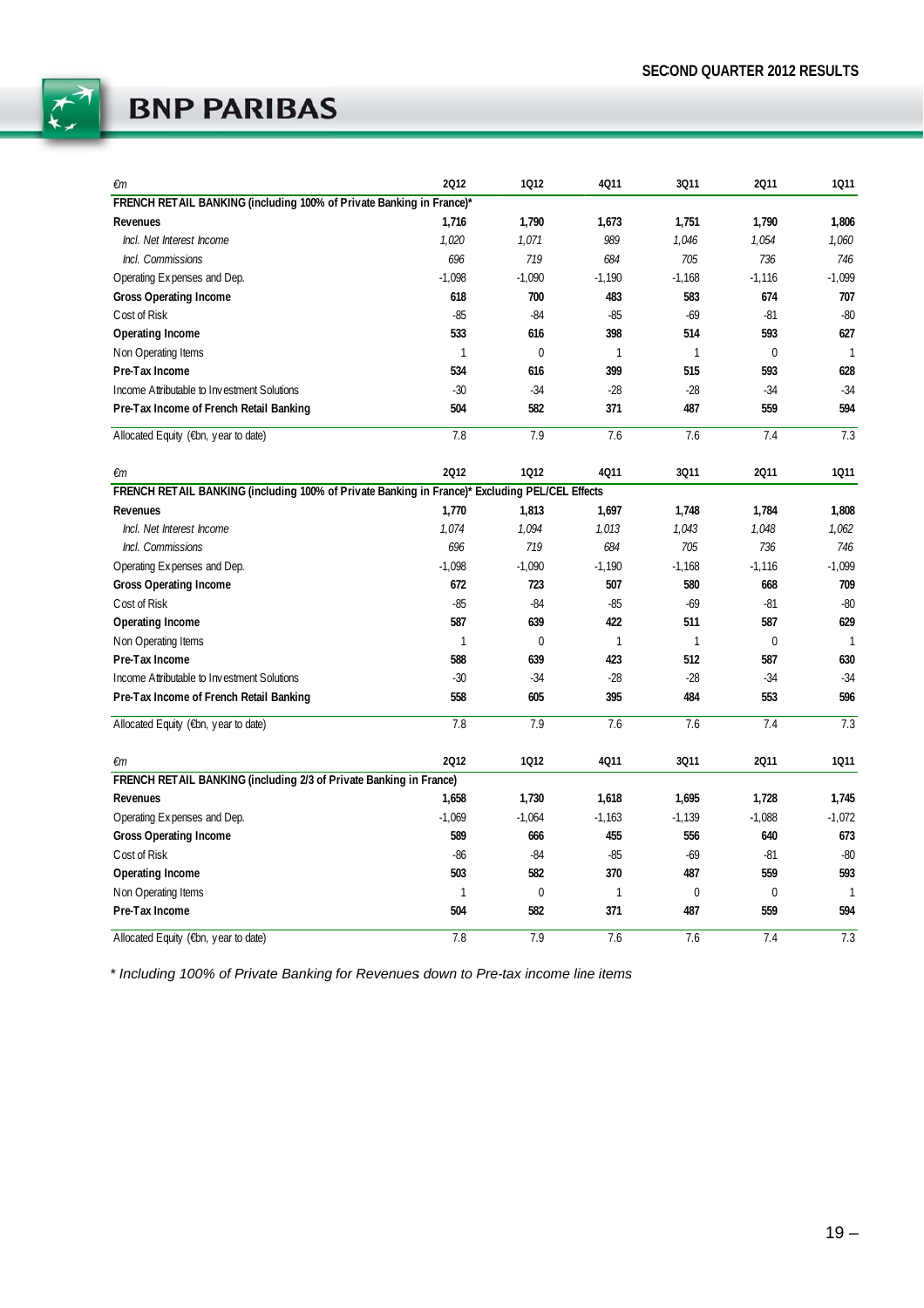

| €m                                                                     | 2012             | 1012             | 4011             | 3011             | 2011           | 1011             |
|------------------------------------------------------------------------|------------------|------------------|------------------|------------------|----------------|------------------|
| BNL banca commerciale (Including 100% of Private Banking in Italy)*    |                  |                  |                  |                  |                |                  |
| Revenues                                                               | 813              | 816              | 811              | 796              | 797            | 798              |
| Operating Expenses and Dep.                                            | $-444$           | $-442$           | $-489$           | $-444$           | $-452$         | $-444$           |
| <b>Gross Operating Income</b>                                          | 369              | 374              | 322              | 352              | 345            | 354              |
| Cost of Risk                                                           | $-230$           | $-219$           | $-203$           | $-198$           | $-196$         | $-198$           |
| Operating Income                                                       | 139              | 155              | 119              | 154              | 149            | 156              |
| Non Operating Items                                                    | $\mathbf 0$      | $\mathbf 0$      | $\boldsymbol{0}$ | $\mathbf 0$      | $\mathbf 0$    | $\overline{0}$   |
| Pre-Tax Income                                                         | 139              | 155              | 119              | 154              | 149            | 156              |
| Income Attributable to Investment Solutions                            | $-7$             | $-5$             | $-2$             | $-3$             | $-5$           | $-4$             |
| Pre-Tax Income of BNL bc                                               | 132              | 150              | 117              | 151              | 144            | 152              |
| Allocated Equity (€bn, year to date)                                   | 6.3              | 6.4              | 6.4              | 6.4              | 6.3            | 6.3              |
| €m                                                                     | 2012             | 1012             | 4Q11             | 3Q11             | 2011           | 1011             |
| BNL banca commerciale (Including 2/3 of Private Banking in Italy)      |                  |                  |                  |                  |                |                  |
| Revenues                                                               | 801              | 805              | 801              | 787              | 786            | 789              |
| Operating Expenses and Dep.                                            | $-439$           | $-436$           | $-483$           | $-438$           | $-446$         | $-439$           |
| <b>Gross Operating Income</b>                                          | 362              | 369              | 318              | 349              | 340            | 350              |
| Cost of Risk                                                           | $-230$           | $-219$           | $-201$           | $-198$           | $-196$         | $-198$           |
| Operating Income                                                       | 132              | 150              | 117              | 151              | 144            | 152              |
| Non Operating Items                                                    | $\boldsymbol{0}$ | $\boldsymbol{0}$ | 0                | 0                | 0              | $\mathbf 0$      |
| Pre-Tax Income                                                         | 132              | 150              | 117              | 151              | 144            | 152              |
| Allocated Equity (€bn, year to date)                                   | 6.3              | 6.4              | 6.4              | 6.4              | 6.3            | 6.3              |
| €m                                                                     | 2012             | 1012             | 4011             | 3011             | 2011           | 1011             |
| BELGIAN RETAIL BANKING (Including 100% of Private Banking in Belgium)* |                  |                  |                  |                  |                |                  |
| Revenues                                                               | 837              | 841              | 820              | 809              | 796            | 813              |
| Operating Expenses and Dep.                                            | $-612$           | $-594$           | $-612$           | -599             | $-601$         | $-590$           |
| <b>Gross Operating Income</b>                                          | 225              | 247              | 208              | 210              | 195            | 223              |
| Cost of Risk                                                           | $-41$            | $-37$            | $-36$            | $-26$            | $-53$          | $-22$            |
| Operating Income                                                       | 184              | 210              | 172              | 184              | 142            | 201              |
| <b>Associated Companies</b>                                            | 4                | 5                | $\mathbf{1}$     | $\overline{2}$   | $\overline{2}$ | $\overline{2}$   |
| Other Non Operating Items                                              | $\overline{2}$   | 3                | $-1$             | 4                | $\overline{2}$ | $\mathbf{0}$     |
| Pre-Tax Income                                                         | 190              | 218              | 172              | 190              | 146            | 203              |
| Income Attributable to Investment Solutions                            | $-16$            | $-17$            | $-15$            | $-13$            | $-17$          | $-19$            |
| Pre-Tax Income of Belgian Retail Banking                               | 174              | 201              | 157              | 177              | 129            | 184              |
| Allocated Equity (€bn, year to date)                                   | 3.6              | 3.6              | 3.5              | 3.5              | 3.4            | $\overline{3.4}$ |
| €m                                                                     | 2012             | 1012             | 4011             | 3011             | 2011           | 1011             |
| BELGIAN RETAIL BANKING (Including 2/3 of Private Banking in Belgium)   |                  |                  |                  |                  |                |                  |
| Revenues                                                               | 801              | 804              | 785              | 775              | 758            | 774              |
| Operating Expenses and Dep.                                            | $-592$           | $-574$           | $-592$           | $-579$           | $-580$         | $-570$           |
| Gross Operating Income                                                 | 209              | 230              | 193              | 196              | 178            | 204              |
| Cost of Risk                                                           | $-41$            | $-37$            | $-36$            | $-25$            | $-53$          | $-22$            |
| Operating Income                                                       | 168              | 193              | 157              | 171              | 125            | 182              |
| <b>Associated Companies</b>                                            | 4                | 5                | $\mathbf{1}$     | $\overline{c}$   | 2              | $\overline{2}$   |
| Other Non Operating Items                                              | $\sqrt{2}$       | $\sqrt{3}$       | $-1$             | $\overline{4}$   | $\overline{2}$ | $\mathbf{0}$     |
| Pre-Tax Income                                                         | 174              | 201              | 157              | 177              | 129            | 184              |
| Allocated Equity (€bn, year to date)                                   | 3.6              | 3.6              | 3.5              | $\overline{3.5}$ | 3.4            | 3.4              |

*\* Includin ng 100% of Pri ivate Banking for Revenues s down to Pre--tax income lin ne items*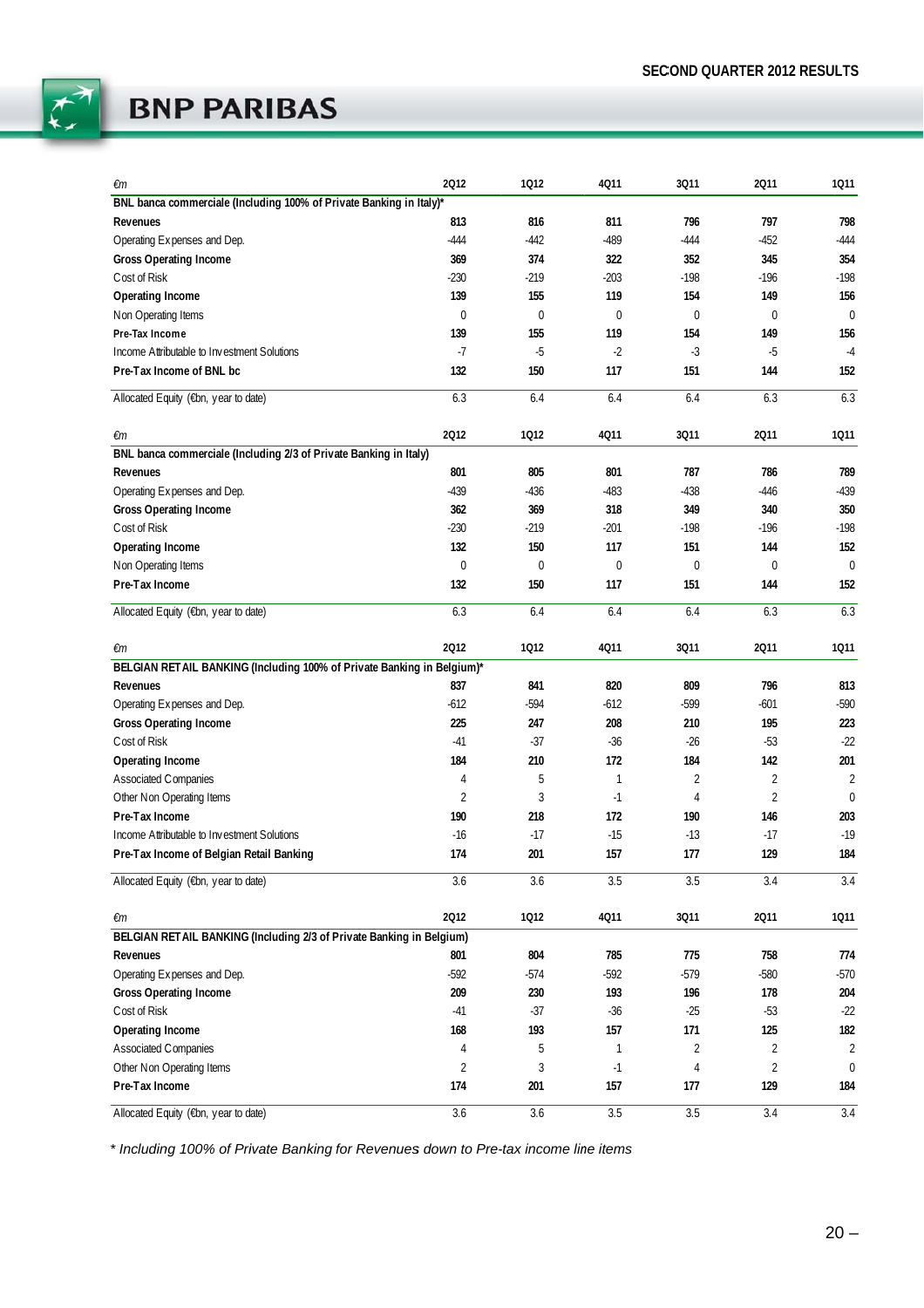

| €m                                   | 2012           | 1012           | 4011   | 3011         | 2011             | 1011         |
|--------------------------------------|----------------|----------------|--------|--------------|------------------|--------------|
| <b>PERSONAL FINANCE</b>              |                |                |        |              |                  |              |
| Revenues                             | 1,244          | 1,231          | 1,272  | 1,250        | 1,310            | 1,310        |
| Operating Expenses and Dep.          | $-592$         | $-642$         | $-636$ | $-580$       | $-613$           | $-591$       |
| <b>Gross Operating Income</b>        | 652            | 589            | 636    | 670          | 697              | 719          |
| Cost of Risk                         | $-374$         | $-327$         | $-412$ | $-390$       | $-406$           | $-431$       |
| Operating Income                     | 278            | 262            | 224    | 280          | 291              | 288          |
| Associated Companies                 | 24             | 24             | 29     | 27           | 18               | 21           |
| Other Non Operating Items            | $\overline{4}$ | $\overline{0}$ | 59     | 3            | $\overline{2}$   | $\mathbf{1}$ |
| Pre-Tax Income                       | 306            | 286            | 312    | 310          | 311              | 310          |
| Allocated Equity (€bn, year to date) | 5.0            | 5.1            | 4.9    | 5.0          | 5.0              | 5.0          |
| €m                                   | 2012           | 1012           | 4Q11   | 3011         | 2011             | 1011         |
| EUROPE-MEDITERRANEAN                 |                |                |        |              |                  |              |
| Revenues                             | 448            | 413            | 422    | 401          | 399              | 417          |
| Operating Expenses and Dep.          | $-333$         | $-318$         | $-328$ | $-333$       | $-308$           | $-308$       |
| <b>Gross Operating Income</b>        | 115            | 95             | 94     | 68           | 91               | 109          |
| Cost of Risk                         | $-45$          | $-90$          | $-70$  | $-48$        | $-47$            | $-103$       |
| Operating Income                     | 70             | 5              | 24     | 20           | 44               | 6            |
| Associated Companies                 | 13             | 20             | 11     | 16           | 12               | 11           |
| Other Non Operating Items            | $-1$           | $\mathbf{1}$   | $-2$   | 25           | $-2$             | $-1$         |
| Pre-Tax Income                       | 82             | 26             | 33     | 61           | 54               | 16           |
| Allocated Equity (€bn, year to date) | 3.4            | 3.3            | 3.3    | 3.3          | $\overline{3.3}$ | 3.4          |
| €m                                   | 2012           | 1012           | 4Q11   | 3011         | 2011             | 1011         |
| <b>BANCWEST</b>                      |                |                |        |              |                  |              |
| Revenues                             | 606            | 593            | 553    | 560          | 551              | 566          |
| Operating Expenses and Dep.          | $-343$         | $-342$         | $-326$ | $-299$       | $-302$           | $-314$       |
| <b>Gross Operating Income</b>        | 263            | 251            | 227    | 261          | 249              | 252          |
| Cost of Risk                         | $-32$          | $-46$          | $-56$  | $-63$        | $-62$            | $-75$        |
| Operating Income                     | 231            | 205            | 171    | 198          | 187              | 177          |
| Non Operating Items                  | 1              | 1              | $-1$   | $\mathbf{1}$ | $\bf{0}$         | $\mathbf{1}$ |
| Pre-Tax Income                       | 232            | 206            | 170    | 199          | 187              | 178          |
| Allocated Equity (€bn, year to date) | 4.0            | 4.0            | 3.8    | 3.7          | 3.8              | 3.9          |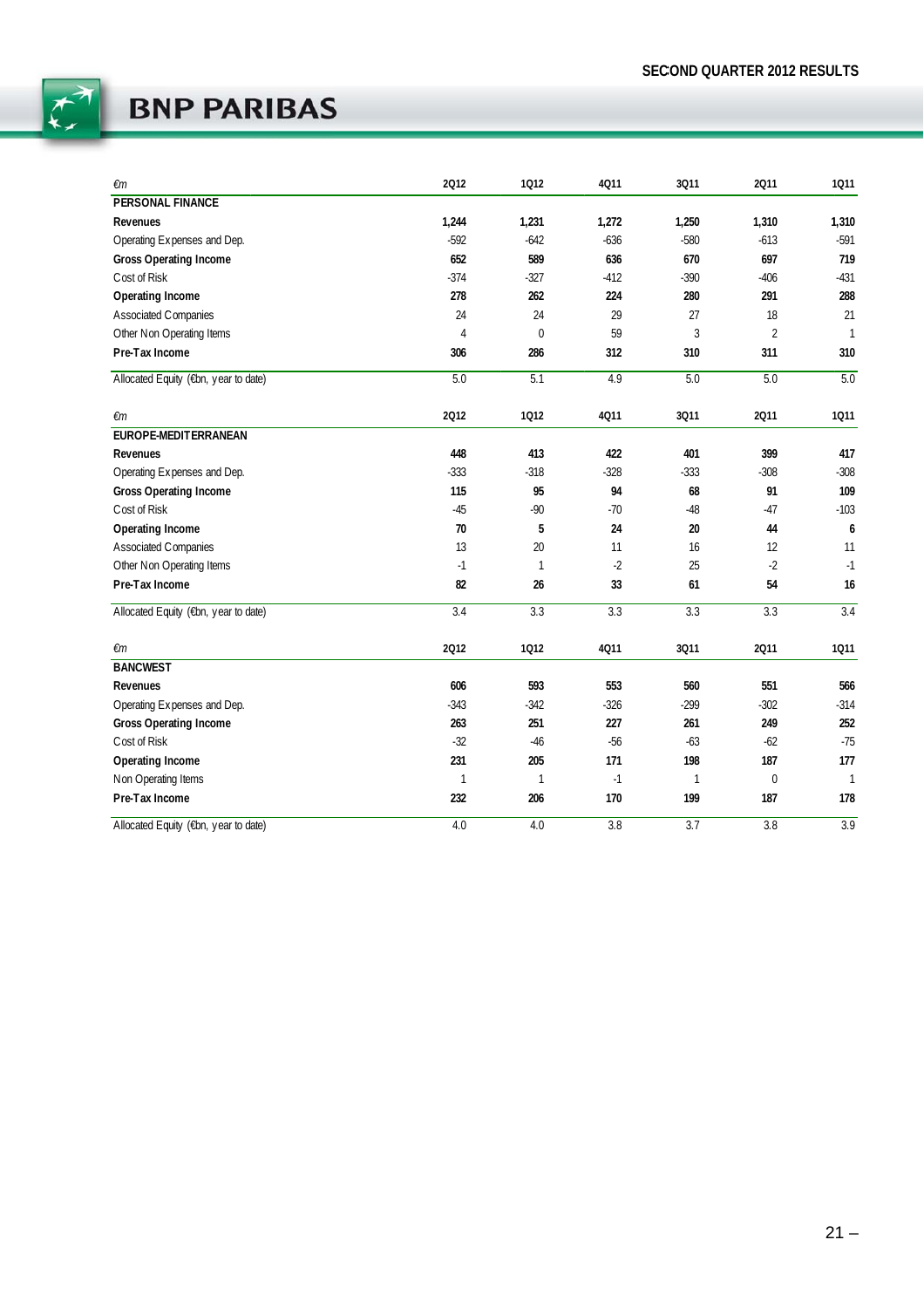

| €m                                   | 2012      | 1012        | 4011         | 3011        | 2011             | 1011             |
|--------------------------------------|-----------|-------------|--------------|-------------|------------------|------------------|
| <b>INVESTMENT SOLUTIONS</b>          |           |             |              |             |                  |                  |
| Revenues                             | 1,566     | 1,521       | 1,406        | 1,462       | 1,533            | 1,521            |
| Operating Expenses and Dep.          | $-1,068$  | $-1,043$    | $-1,134$     | $-1,043$    | $-1,039$         | $-1,042$         |
| <b>Gross Operating Income</b>        | 498       | 478         | 272          | 419         | 494              | 479              |
| Cost of Risk                         | $-3$      | $-11$       | 3            | $-53$       | $-19$            | 5                |
| Operating Income                     | 495       | 467         | 275          | 366         | 475              | 484              |
| Associated Companies                 | 35        | 9           | $-50$        | $-111$      | -8               | 35               |
| Other Non Operating Items            | 1         | 7           | $-19$        | $-2$        | 66               | 13               |
| Pre-Tax Income                       | 531       | 483         | 206          | 253         | 533              | 532              |
| Allocated Equity (€bn, year to date) | 7.9       | 7.9         | 7.5          | 7.4         | 7.2              | 7.1              |
| €m                                   | 2012      | 1012        | 4011         | 3011        | 2011             | 1011             |
| WEALTH AND ASSET MANAGEMENT          |           |             |              |             |                  |                  |
| Revenues                             | 710       | 706         | 725          | 714         | 741              | 777              |
| Operating Expenses and Dep.          | $-528$    | $-520$      | $-598$       | $-539$      | $-539$           | $-544$           |
| <b>Gross Operating Income</b>        | 182       | 186         | 127          | 175         | 202              | 233              |
| Cost of Risk                         | 1         | -6          | 3            | $-5$        | 0                | 8                |
| Operating Income                     | 183       | 180         | 130          | 170         | 202              | 241              |
| Associated Companies                 | 12        | 7           | 5            | 15          | 5                | 8                |
| Other Non Operating Items            | 1         | 5           | $-19$        | $-2$        | 66               | 16               |
| Pre-Tax Income                       | 196       | 192         | 116          | 183         | 273              | 265              |
| Allocated Equity (€bn, year to date) | 1.8       | 1.9         | 1.7          | 1.7         | 1.7              | 1.6              |
| €m                                   | 2012      | 1012        | 4011         | 3011        | 2011             | 1011             |
| <b>INSURANCE</b>                     |           |             |              |             |                  |                  |
| Revenues                             | 475       | 475         | 351          | 421         | 429              | 425              |
| Operating Expenses and Dep.          | $-241$    | $-234$      | $-243$       | $-224$      | $-223$           | $-222$           |
| <b>Gross Operating Income</b>        | 234       | 241         | 108          | 197         | 206              | 203              |
| Cost of Risk                         | -4        | $-5$        | $-1$         | $-48$       | $-19$            | $-3$             |
| Operating Income                     | 230       | 236         | 107          | 149         | 187              | 200              |
| Associated Companies                 | 23        | 1           | $-55$        | $-125$      | $-13$            | 27               |
| Other Non Operating Items            | 1         | 1           | $\mathbf 0$  | $\pmb{0}$   | 0                | $-3$             |
| Pre-Tax Income                       | 254       | 238         | 52           | 24          | 174              | 224              |
| Allocated Equity (€bn, year to date) | 5.6       | 5.5         | 5.3          | 5.2         | 5.1              | 5.0              |
| €m                                   | 2012      | 1012        | 4011         | 3011        | 2011             | 1011             |
| SECURITIES SERVICES                  |           |             |              |             |                  |                  |
| Revenues                             | 381       | 340         | 330          | 327         | 363              | 319              |
| Operating Expenses and Dep.          | $-299$    | $-289$      | $-293$       | $-280$      | $-277$           | $-276$           |
| Gross Operating Income               | 82        | 51          | 37           | 47          | 86               | 43               |
| Cost of Risk                         | $\pmb{0}$ | $\mathbf 0$ | $\mathbf{1}$ | $\mathbf 0$ | $\boldsymbol{0}$ | $\boldsymbol{0}$ |
| Operating Income                     | 82        | 51          | 38           | 47          | 86               | 43               |
| Non Operating Items                  | $-1$      | 2           | $\mathbf 0$  | $-1$        | 0                | $\boldsymbol{0}$ |
| Pre-Tax Income                       | 81        | 53          | 38           | 46          | 86               | 43               |
| Allocated Equity (€bn, year to date) | 0.6       | 0.5         | 0.5          | 0.5         | 0.5              | 0.5              |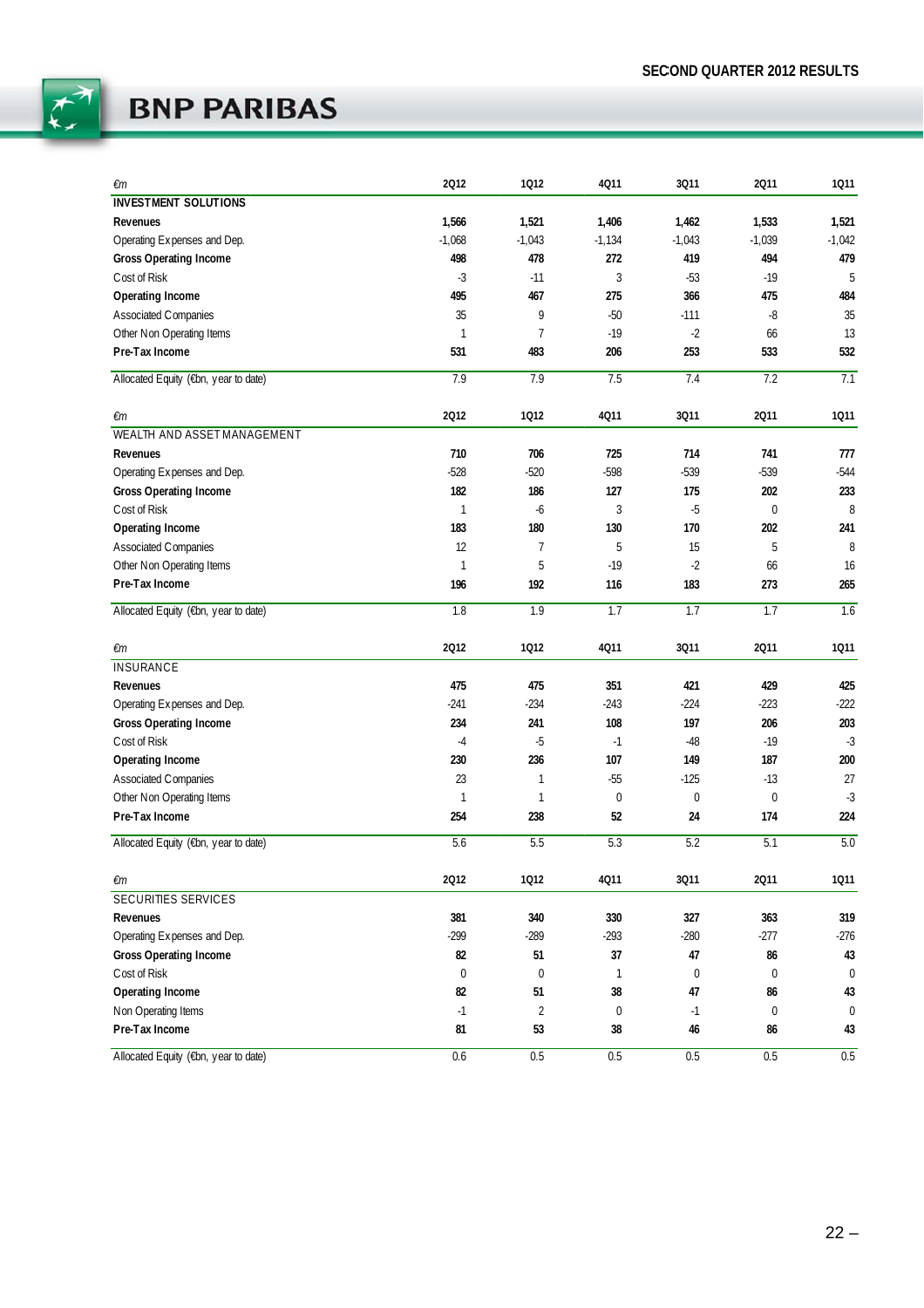

| €m                                            | 2012           | 1012           | 4011         | 3011           | 2011     | 1011         |
|-----------------------------------------------|----------------|----------------|--------------|----------------|----------|--------------|
| <b>CORPORATE AND INVESTMENT BANKING</b>       |                |                |              |                |          |              |
| Revenues                                      | 2,230          | 3,121          | 1,685        | 1,787          | 2,920    | 3,505        |
| Operating Expenses and Dep.                   | $-1,397$       | $-1,892$       | $-1,569$     | $-1,120$       | $-1,613$ | $-1,824$     |
| <b>Gross Operating Income</b>                 | 833            | 1,229          | 116          | 667            | 1,307    | 1,681        |
| Cost of Risk                                  | $-19$          | $-78$          | $-72$        | $-10$          | 23       | $-16$        |
| Operating Income                              | 814            | 1,151          | 44           | 657            | 1,330    | 1,665        |
| <b>Associated Companies</b>                   | 6              | 14             | $\mathbf{1}$ | 14             | 13       | 10           |
| Other Non Operating Items                     | $\mathbf{1}$   | $\overline{2}$ | $\mathbf{1}$ | 11             | 27       | 3            |
| Pre-Tax Income                                | 821            | 1,167          | 46           | 682            | 1,370    | 1,678        |
| Allocated Equity (€bn, year to date)          | 17.2           | 18.1           | 16.9         | 17.0           | 17.2     | 17.5         |
| €m                                            | 2012           | 1012           | 4011         | 3011           | 2011     | 1011         |
| ADVISORY AND CAPITAL MARKETS                  |                |                |              |                |          |              |
| Revenues                                      | 1,207          | 2,249          | 767          | 752            | 1,803    | 2,343        |
| Operating Expenses and Dep.                   | $-958$         | $-1,471$       | $-1,153$     | $-672$         | $-1,163$ | $-1,389$     |
| <b>Gross Operating Income</b>                 | 249            | 778            | $-386$       | 80             | 640      | 954          |
| Cost of Risk                                  | $-94$          | 37             | 33           | $-42$          | 9        | 21           |
| Operating Income                              | 155            | 815            | $-353$       | 38             | 649      | 975          |
| Associated Companies                          | $\overline{2}$ | 9              | $\mathbf{1}$ | $\overline{7}$ | 9        | $\mathbf 0$  |
| Other Non Operating Items                     | $\mathbf{1}$   | $\overline{2}$ | $\mathbf 0$  | 5              | 8        | $\mathbf{0}$ |
| Pre-Tax Income                                | 158            | 826            | $-352$       | 50             | 666      | 975          |
| Allocated Equity (€bn, year to date)          | 8.3            | 8.8            | 6.7          | 6.8            | 6.8      | 6.8          |
| €m                                            | 2012           | 1012           | 4011         | 3011           | 2011     | 1011         |
| CORPORATE BANKING                             |                |                |              |                |          |              |
| Revenues                                      | 1,023          | 872            | 918          | 1,035          | 1,117    | 1,162        |
| Operating Expenses and Dep.                   | $-439$         | $-421$         | $-416$       | $-448$         | $-450$   | $-435$       |
| <b>Gross Operating Income</b>                 | 584            | 451            | 502          | 587            | 667      | 727          |
| Cost of Risk                                  | 75             | $-115$         | $-105$       | 32             | 14       | $-37$        |
| Operating Income                              | 659            | 336            | 397          | 619            | 681      | 690          |
| Non Operating Items                           | $\overline{4}$ | 5              | $\mathbf{1}$ | 13             | 23       | 13           |
| Pre-Tax Income                                | 663            | 341            | 398          | 632            | 704      | 703          |
| Allocated Equity (€bn, year to date)          | 8.9            | 9.3            | 10.1         | 10.2           | 10.4     | 10.7         |
| €m                                            | 2012           | 1012           | 4011         | 3011           | 2011     | 1011         |
| <b>CORPORATE CENTRE (Including Klépierre)</b> |                |                |              |                |          |              |
| Revenues                                      | 205            | $-883$         | 589          | 738            | 406      | 471          |
| Operating Expenses and Dep.                   | $-193$         | $-222$         | $-97$        | $-235$         | $-281$   | $-241$       |
| Incl. Restructuring Costs                     | $-104$         | $-65$          | $-213$       | $-118$         | $-148$   | $-124$       |
| Gross Operating Income                        | 12             | $-1,105$       | 492          | 503            | 125      | 230          |
| Cost of Risk                                  | $\overline{2}$ | $-29$          | $-533$       | $-2,103$       | $-485$   | 28           |
| Operating Income                              | 14             | $-1,134$       | $-41$        | $-1,600$       | $-360$   | 258          |
| Associated Companies                          | 31             | 76             | $-24$        | 26             | 4        | 6            |
| Other Non Operating Items                     | $-48$          | 1,676          | $-170$       | 14             | 97       | $-39$        |
| Pre-Tax Income                                | $-3$           | 618            | $-235$       | $-1,560$       | $-259$   | 225          |